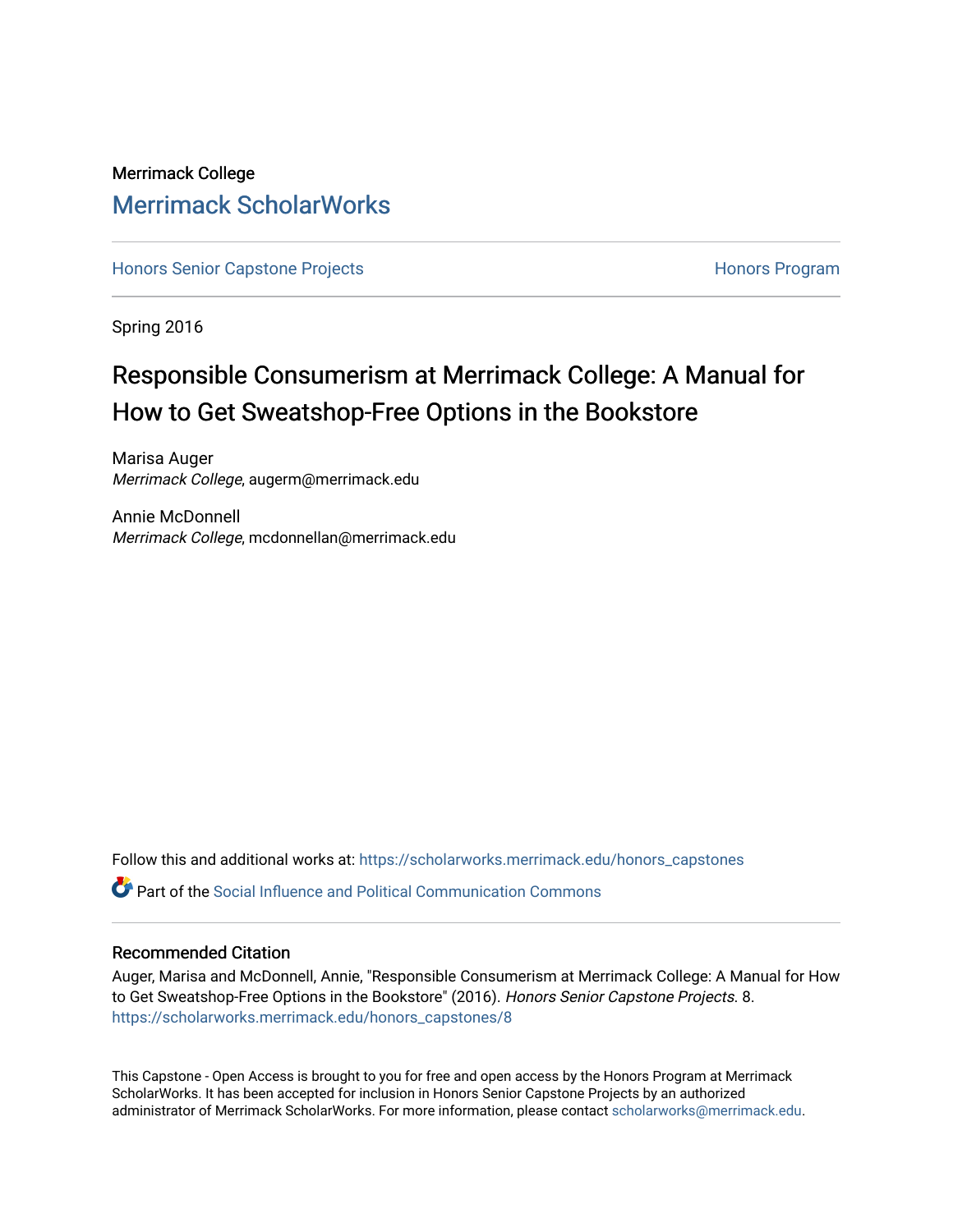# Responsible Consumerism at Merrimack College

A Manual for How to Get Sweatshop-Free Options in the Bookstore



Honors Capstone Project: Marisa Auger Annie McDonnell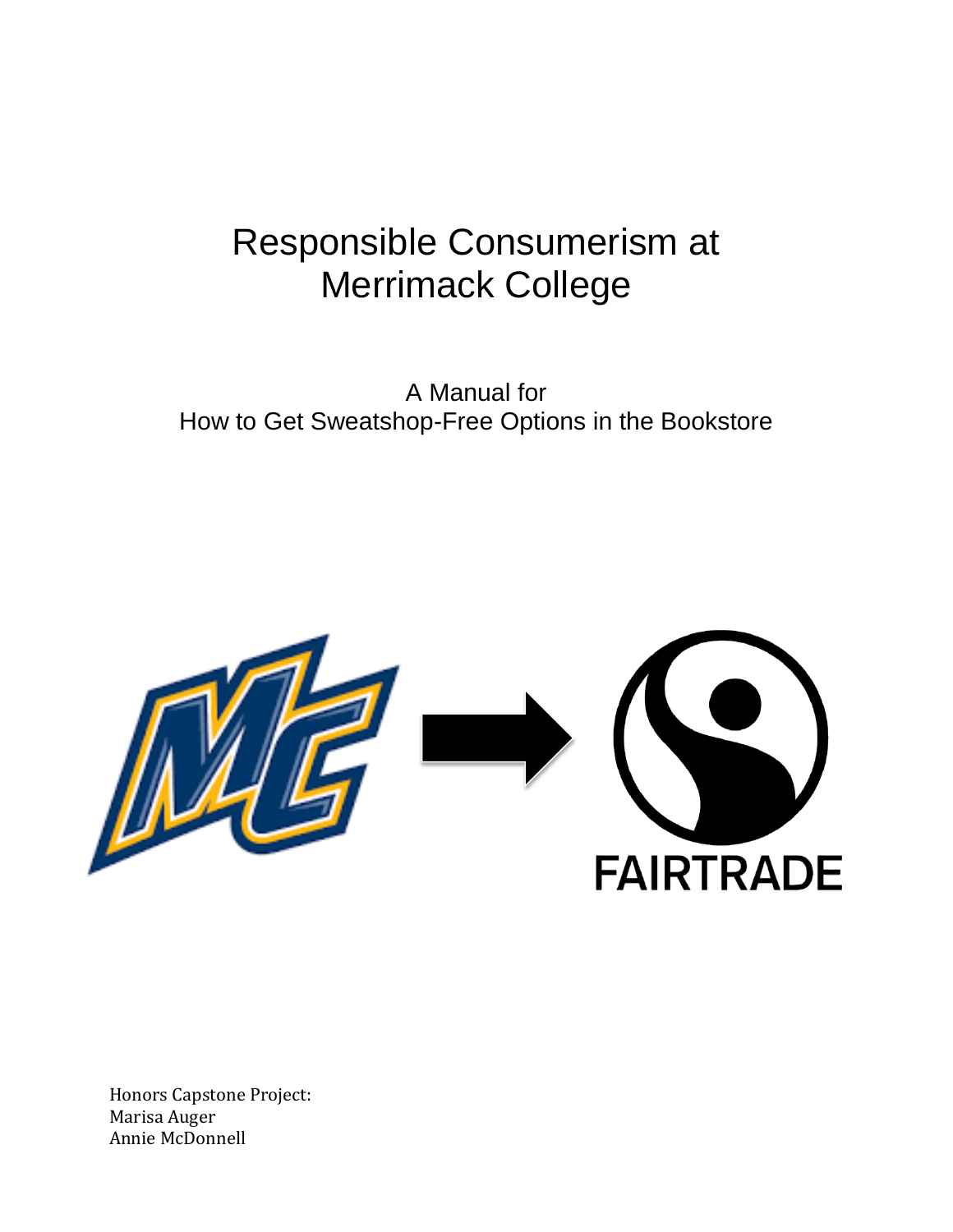## Table of Contents:

Section 1: Steps to Success Section 2: Presentation and Notes Section 3: Annotated Bibliography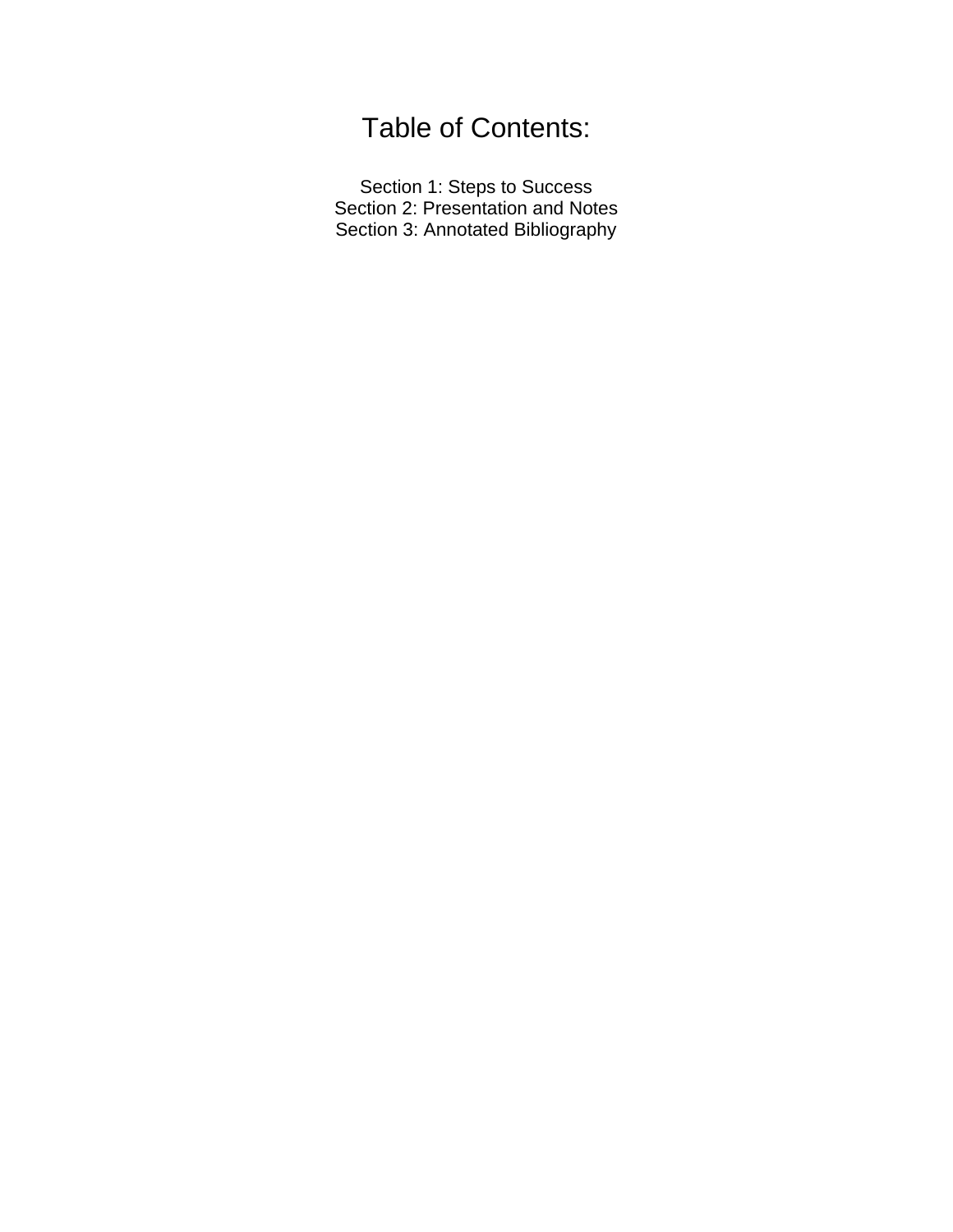The first step that is necessary for starting this project is to educate others, in addition to yourself, about the issue of responsible consumerism and the sources of the products you buy. Specifically speaking, it is important to be aware of the origin of products that we in particular sell at Merrimack in our bookstore. In order to educate and be well-informed on the information about sweatshops and how they are connected to Merrimack, refer to the research log and annotated bibliography (included at the end of this binder).

An effective way to educate other is through an informational presentation. A presentation that educates others on the issue at hand would be beneficial in many ways for this movement. By creating a PowerPoint that has the necessary information, you can use it to disseminate this information to others, including other students, faculty, and administrators that could help with this project.

Included are the slides for a presentation that could be used to present to classes to teach them about sweatshops, to gain support from students for this project; it also can be used to present to SGA to show the need for support for from a student council. For each slide, there are notes with information that can be used as a script for presenting this information to others; and can be tailored accordingly to the different audiences as needed. This presentation should be informative and should be backed in heavy amounts of research. While the research doesn't have to be written out in detail in the slides, it should be included through explanations in presenting the material.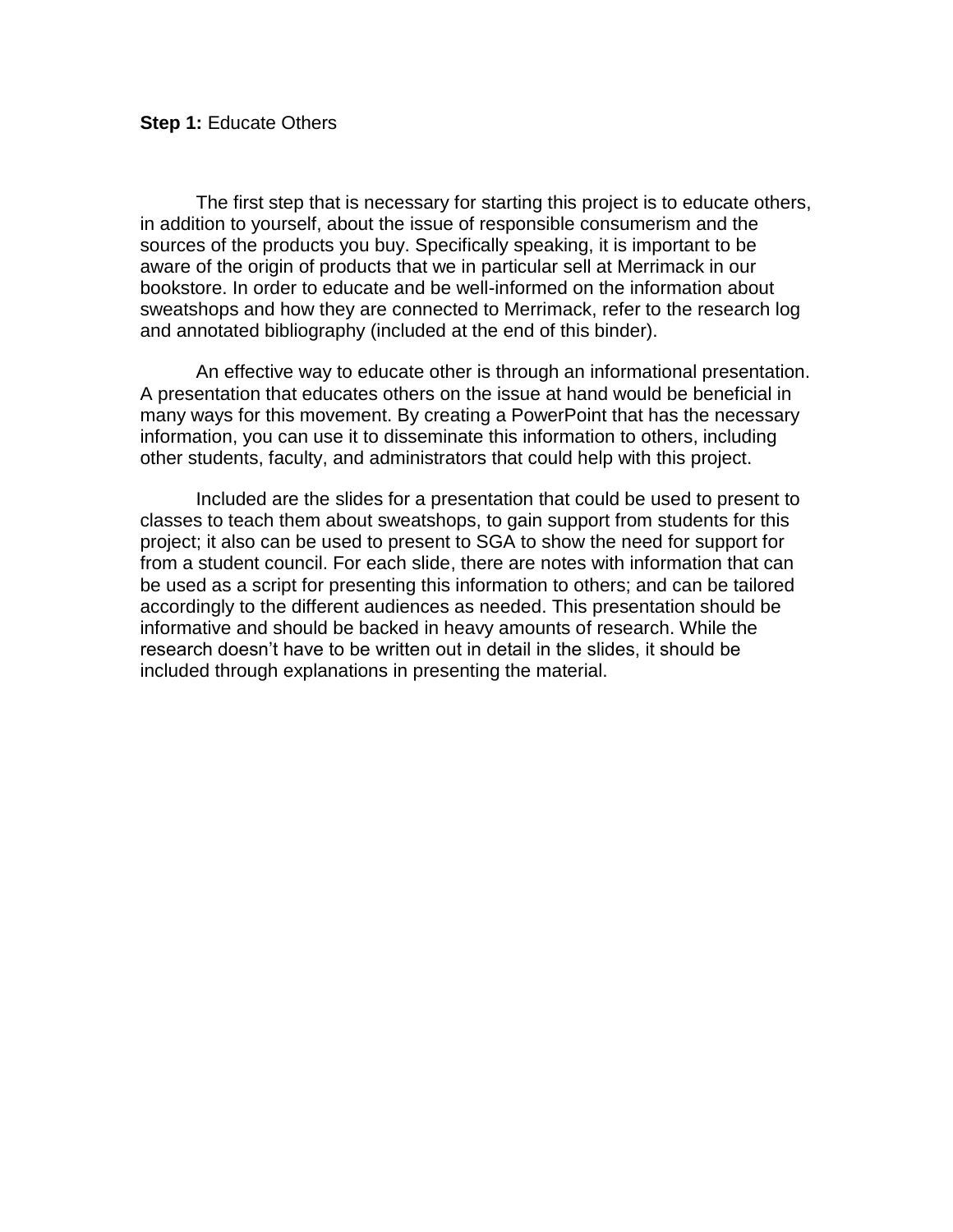## **Step 2:** Organize

The next step after educating others is to organize a network of students and faculty who support the idea of offering sweatshop free alternatives to the bookstore. The reason why this is crucial to organize a base group of people who are passionate about this idea is that there is more power in numbers when instilling change.

You could first reach out to faculty members on campus, from a variety of departments. From within the Campus Ministry Office, Jeff Wallace would be a beneficial resource. The work that he does in Campus Ministry aligns well with the goals for this project. He also works with many different students, that Jeff could reach out to those that he believes would be particularly interested. Another office to work with could be the Social Justice Department. Professors from this department, like Luis and Rabbi Mandell, could give their advice and experience in the cause. Lastly, faculty members from the Religious Studies Department may also be interested in this cause as the principles of Catholic Social Teaching play a large role in the sweatshop free movement. Professors like Dr. Allman or Padriac O'Hare, would be helpful resources for moving this project forward.

After getting the support from various faculty members, you could organize a group of fellow students who would be interested and start a Merrimack United Students Against Sweatshops club on campus. This is important because getting students to care about the cause and come together will help enact real and effective change. By getting enough people interested in this and starting a club to talk about various ways that you can instill trade-free merchandise in the bookstore, will help achieve the next steps.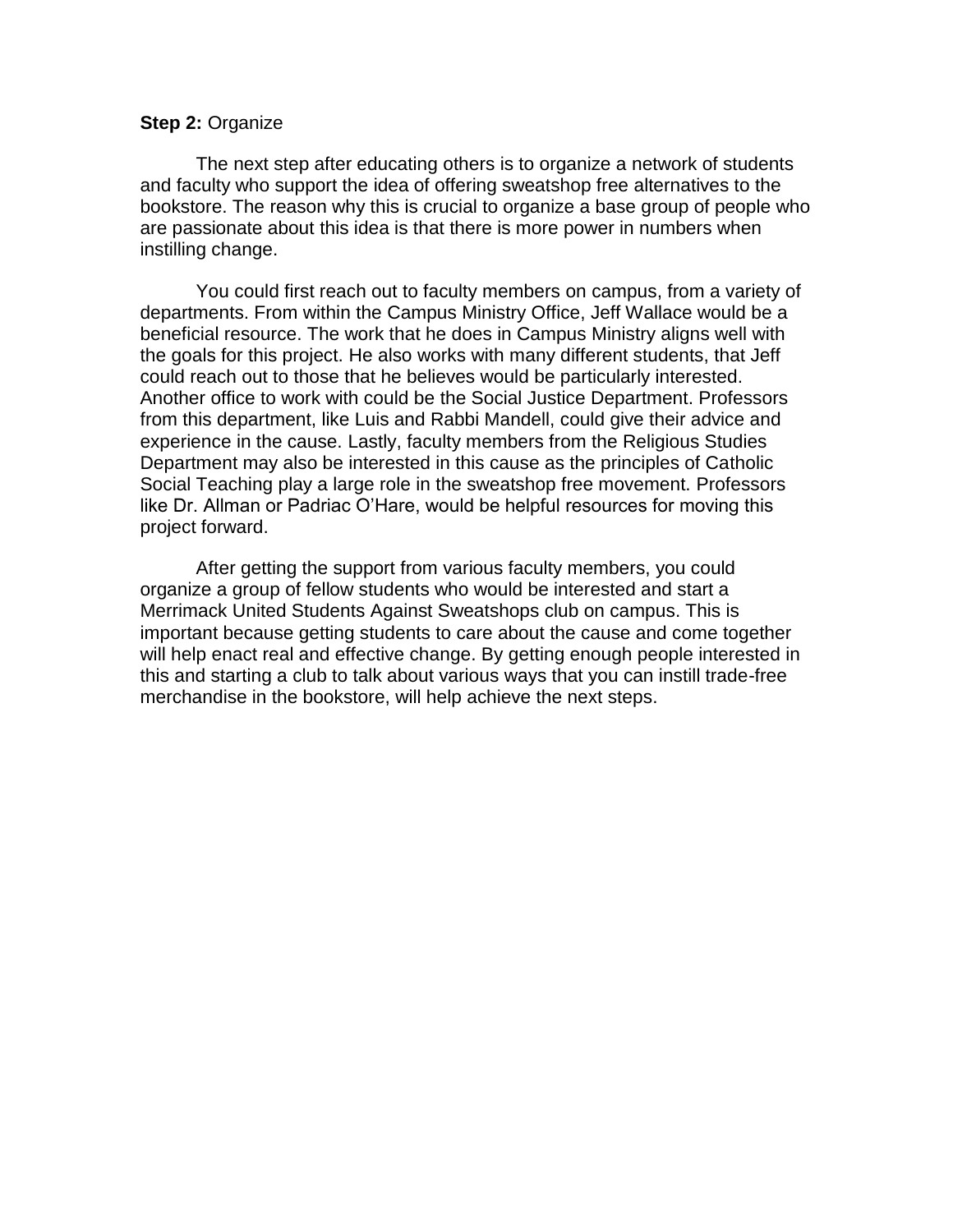## **Step 3:** Raise Awareness

After getting a group of faculty members as well as students to support the instillation of offering sweatshop free alternatives at the bookstore, you need to begin to raise awareness for the cause.

There are multiple ways to do this, but the first would be to start a photo campaign on campus where all of the photos could be posted together on a wall in the Sakowich Center or around campus. It seems that the photo campaigns gain a lot of attention from other on campus such as the Relay for Life posters, so this could be a great way to raise awareness. You could ask students and faculty members to hold a sign that says "I want to make Merrimack sweatshop free because…" or "I believe in conscious consumption because…" and each person taking the photo can fill in the blank. In this way, each person can personalize the photo.

Another idea for a photo campaign that you could ask people to partake in is to have people take a picture of the tag on their clothing and post this on social media, using a hashtag of something like #whomakesmyclothes or #wheredomyclothescomefrom. This could also be a good idea to have people start thinking about where their clothes come from when they purchase them and consciously think about who makes their clothes and what conditions does that person undergo when doing so.

Furthermore, you could have a table on Main Street in the Sakowich Center, handing out different information about events that are happening or have happened around the world relating to sweatshops such as the Rana Plaza Collapse in 2013. This is another way to raise awareness as people do not even know about such events involving sweatshops, and you also could have small cards with educational information to hand out. Simply being a presence on campus is important to answer questions that people may have.

Another form of awareness would be to present at Social Justice week. An idea could be to involve students, asking if they have or wear items, which are known for their poor working conditions such as Apple or Nike. You can ask students if they own an iPhone or Nike apparel and then show students where their iPhone or their Nike apparel comes from by displaying pictures of the company's sweatshops and talking about the working conditions of the workers. This is a powerful tool to show people about how their purchases affect actual people and teaches students about responsible consumerism. During this presentation, you could also show an informational video to engage viewers on the topic.

Lastly, starting a United Students Against Sweatshop club would be another way to bring awareness to the sweatshop dilemma. A club could organize various events all throughout the year and even take on a major role during Social Justice week.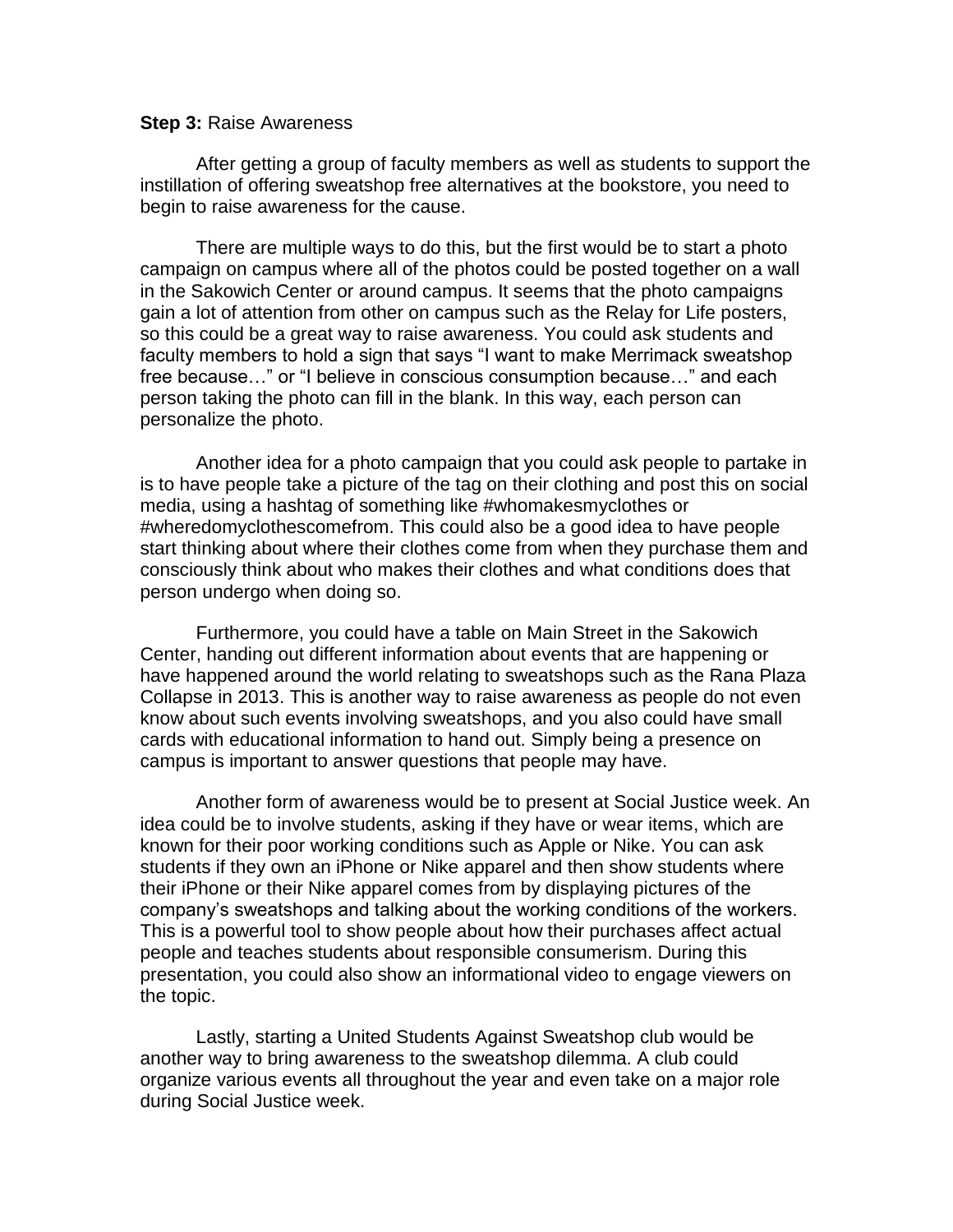## **Step 4:**

The final step in the process is to create a proposal to enact the change. One way to do so is to write the proposal where you offer the idea of creating a section in the bookstore that sells trade-free Merrimack clothing, chocolates, or candies. In this proposal, the importance of educating the board on the issue of sweatshops and why the bookstore should offer trade-free merchandise would be listed. You can talk about the principles of Catholic Social Teaching as Merrimack is a Catholic college, The Universal Declaration of Human Rights, and the social justice aspect of the rights of the worker.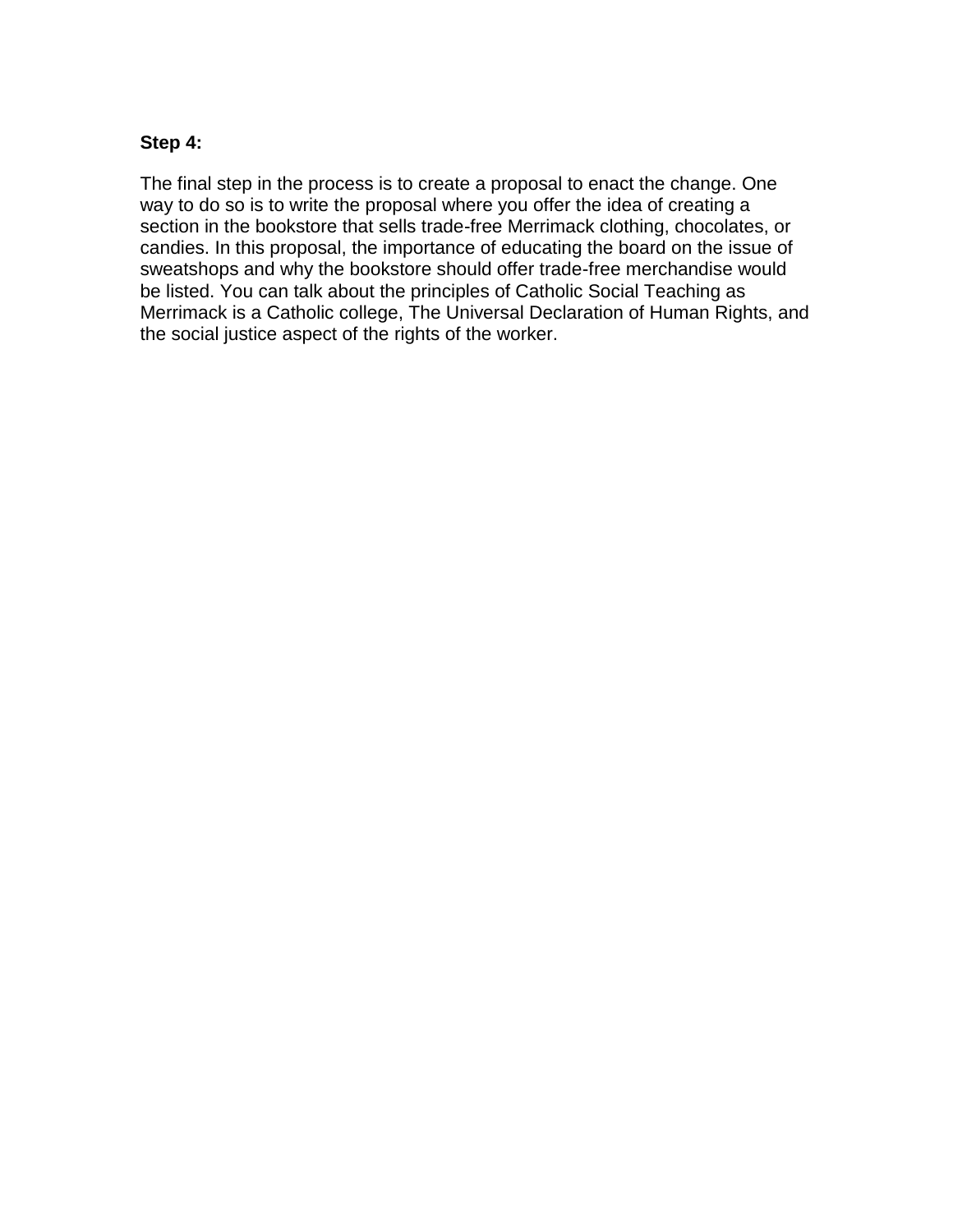PowerPoint Slides and Notes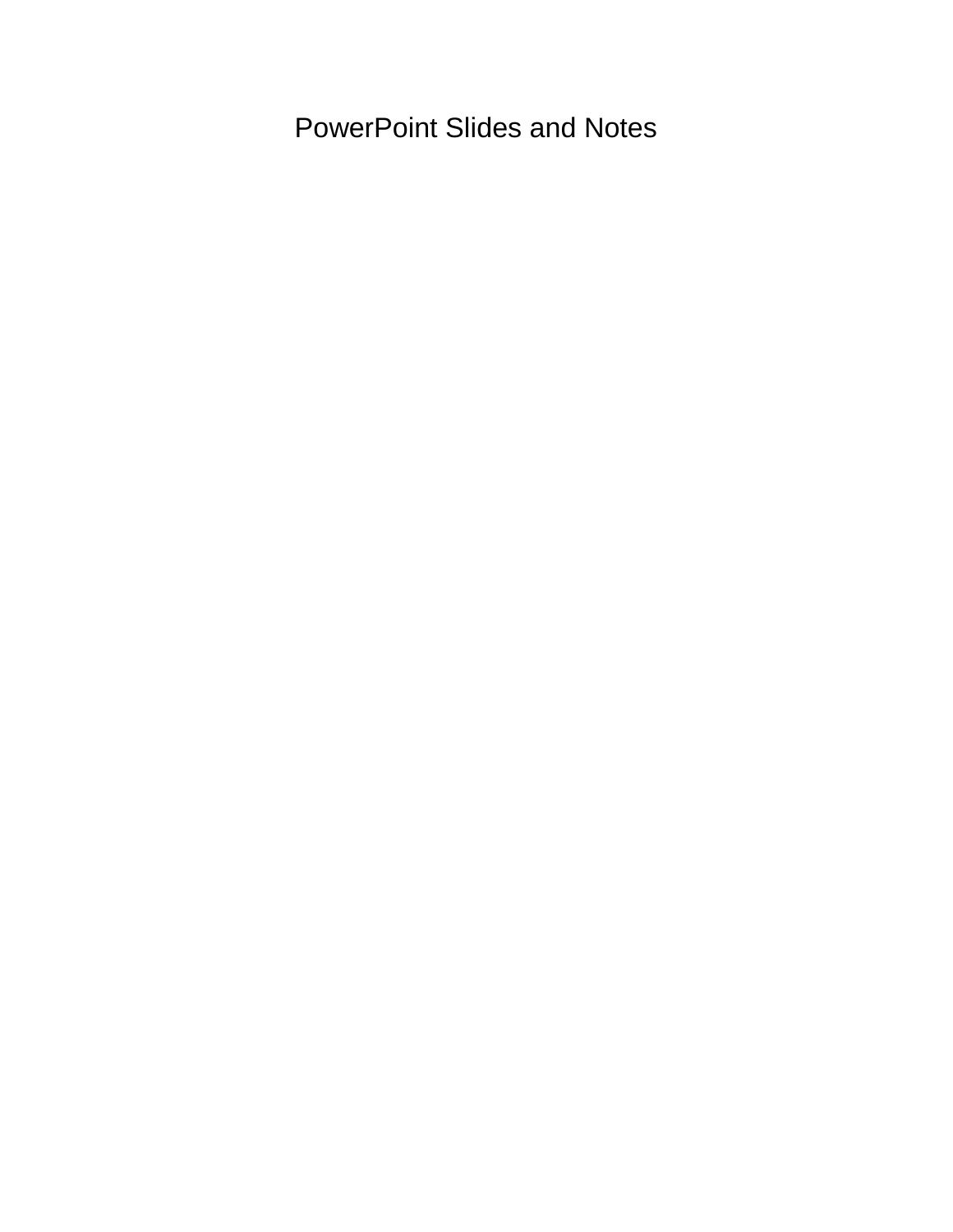## Presentation PowerPoint

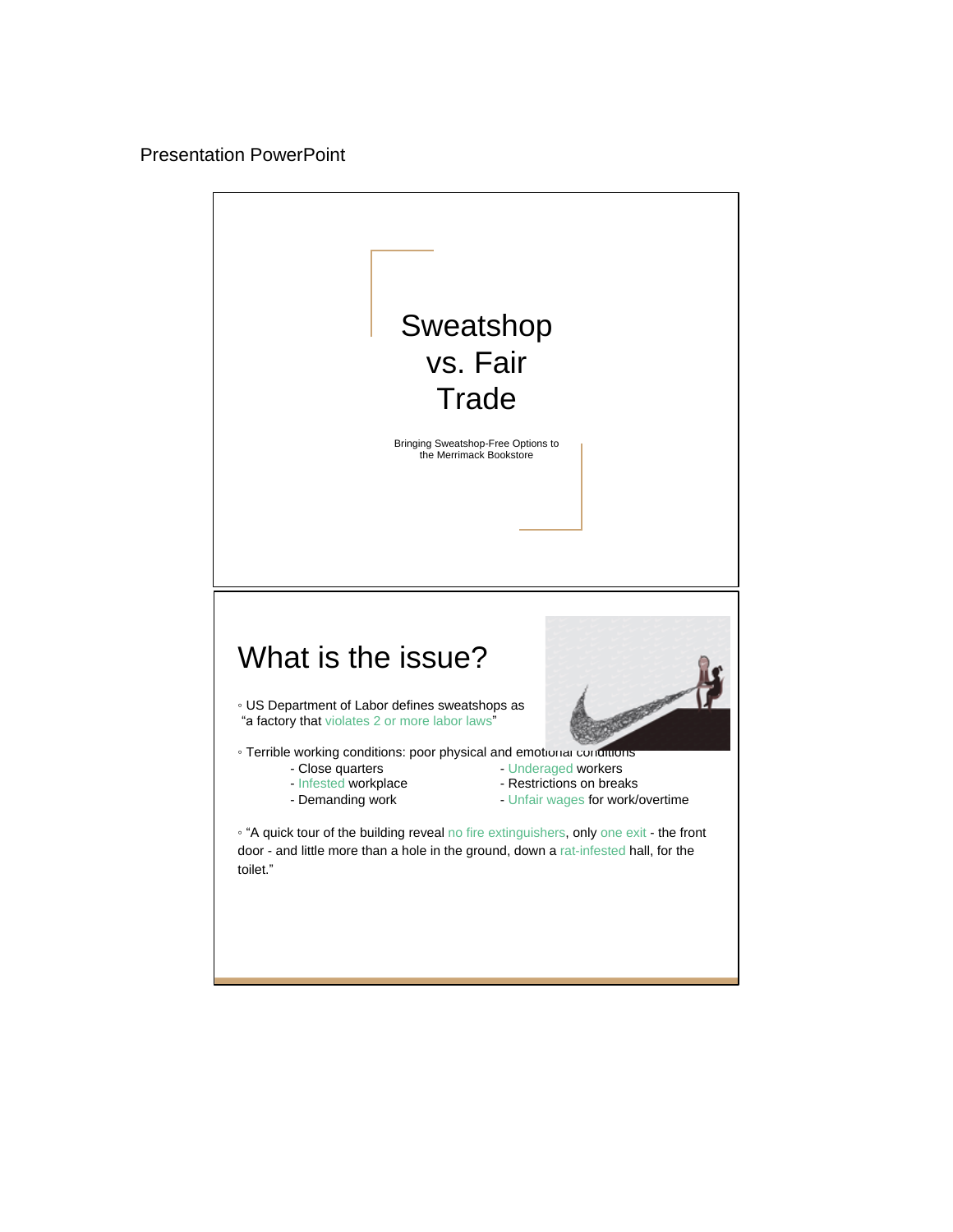## Why is this important?

◦ Universal Declaration for Human Rights states that

"all men and women are created equal and born with inherent human dignity"

◦ Catholic Social Teaching & "Imago Dei"

Tom Beaudoin explains that "all humans regardless of any variable are created in the image of God, and thereby deserving of basic decency."

### How that relates to sweatshops?

- restricting workers of a respectable, quality standard of living and working
- denying their human dignity

## How are we involved?

- Role as Consumers
- Voting with our wallets
- What are we really buying?



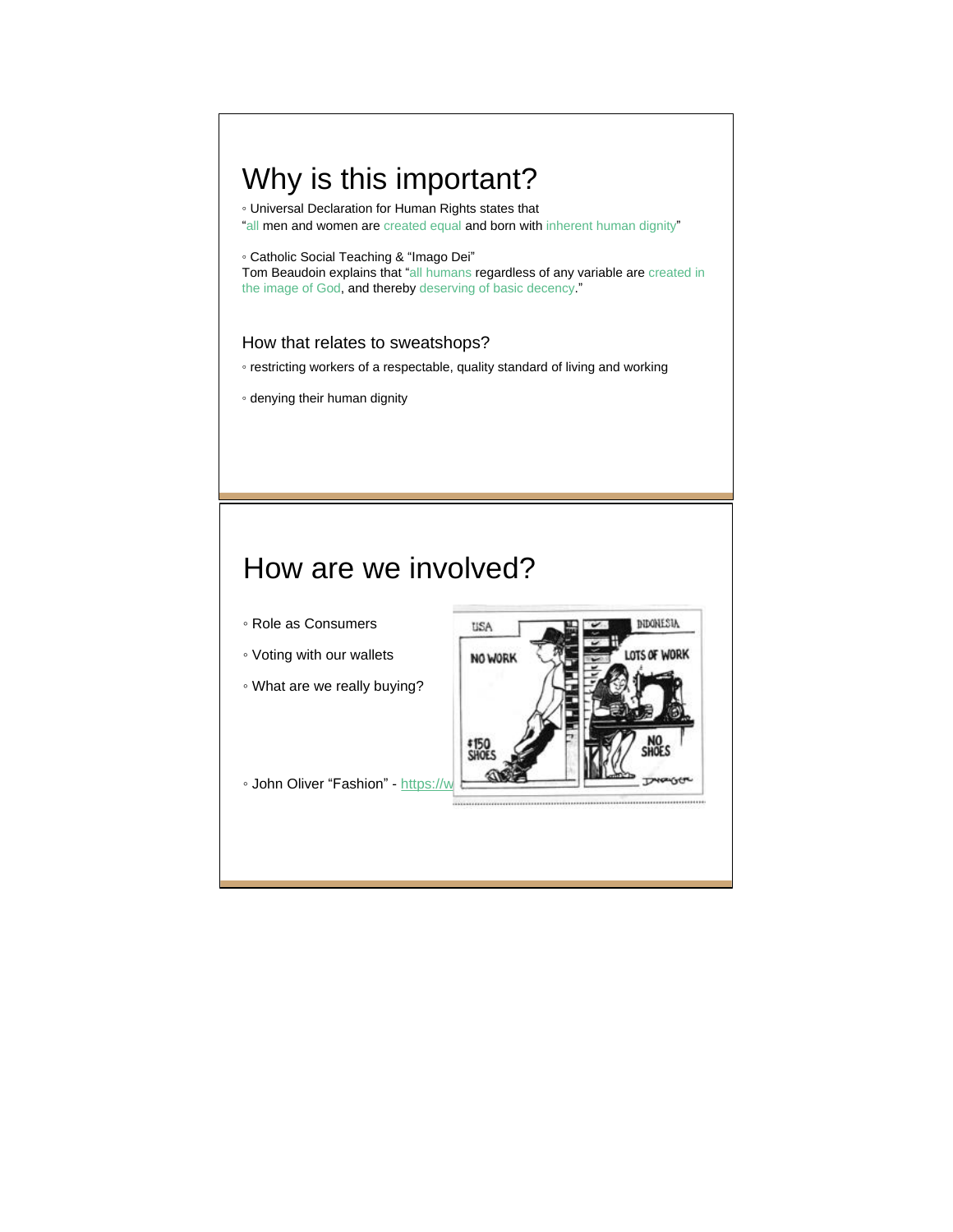## What can we do?

- Educate ourselves and others
- Come together to enact change
- Start on campus





## **References**

Aulakh, Raveena. "My Life as a Sweatshop Worker." Daily Mail Reporter. October 12, 2013. https://www.dosomething.org/us/facts/11-facts-about-sweatshops

Better World Shopper "The Rankings" http://www.betterworldshopper.org/rankings.html

Tom Beaudoin, Consuming Faith (Maryland, Sheed and Ward, 2006), 57.

John Oliver. *Fashion*. Last Week Tonight with John Oliver. Clip. April 26, 2015. HBO, https://www.youtube.com/watch?v=VdLf4fihP78

United Nations, "The Universal Declaration of Human Rights," December 10, 1948, man-righ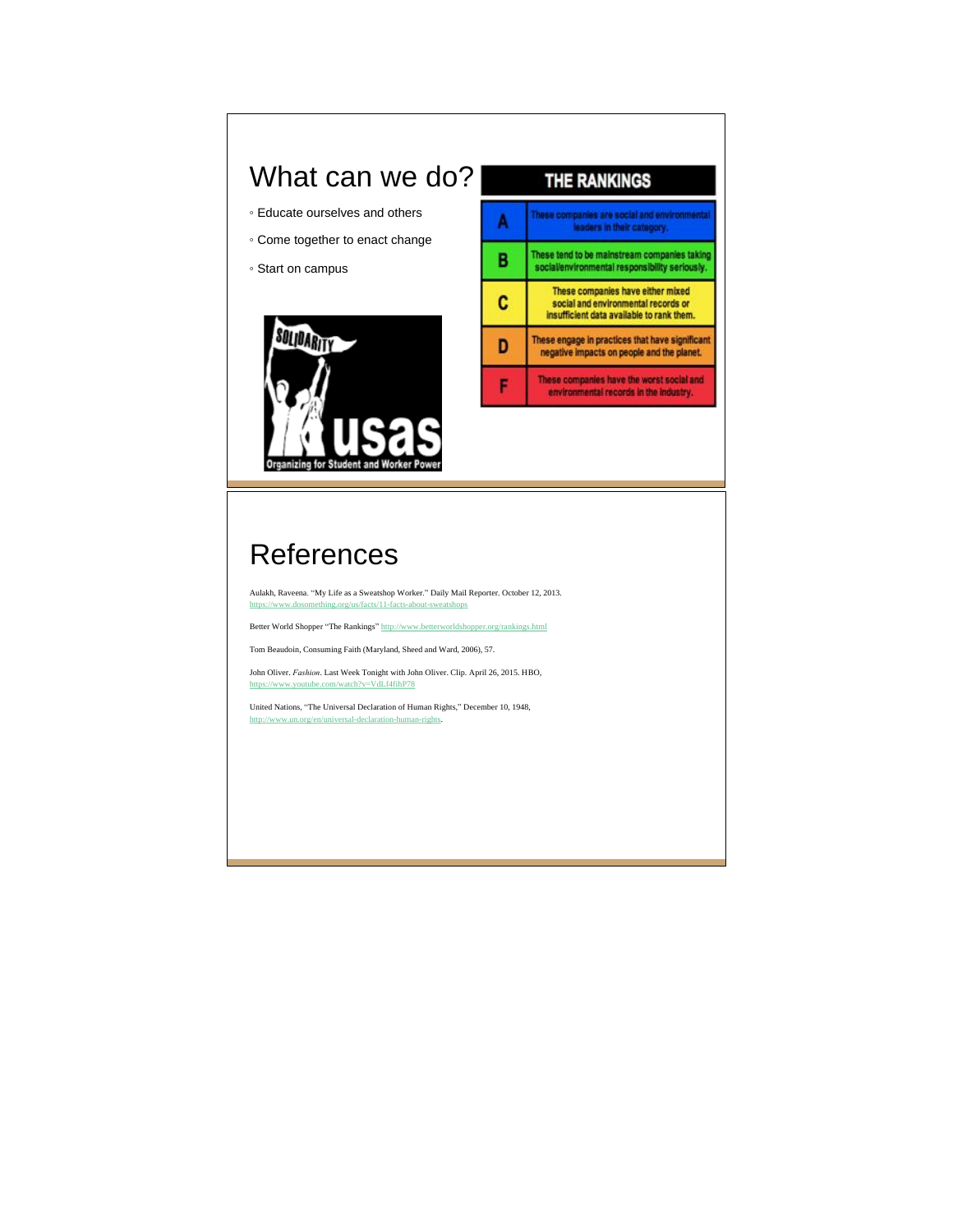## Presentation Notes

## **Slide 1:**

The goal for this project is to offer sweatshop free options at the bookstore. This presentation is structured to educate the public, including students, student organizations, faculty, staff, and administrators, about sweatshops, how prevalent they are in the consumer society, and the role we as individuals have on this issue. In sharing information about the realities behind the products we purchase, we hope to enlighten others on the conditions that workers face in order to supply the goods we buy, so that others can realize that sweatshops are problems that need to be addressed.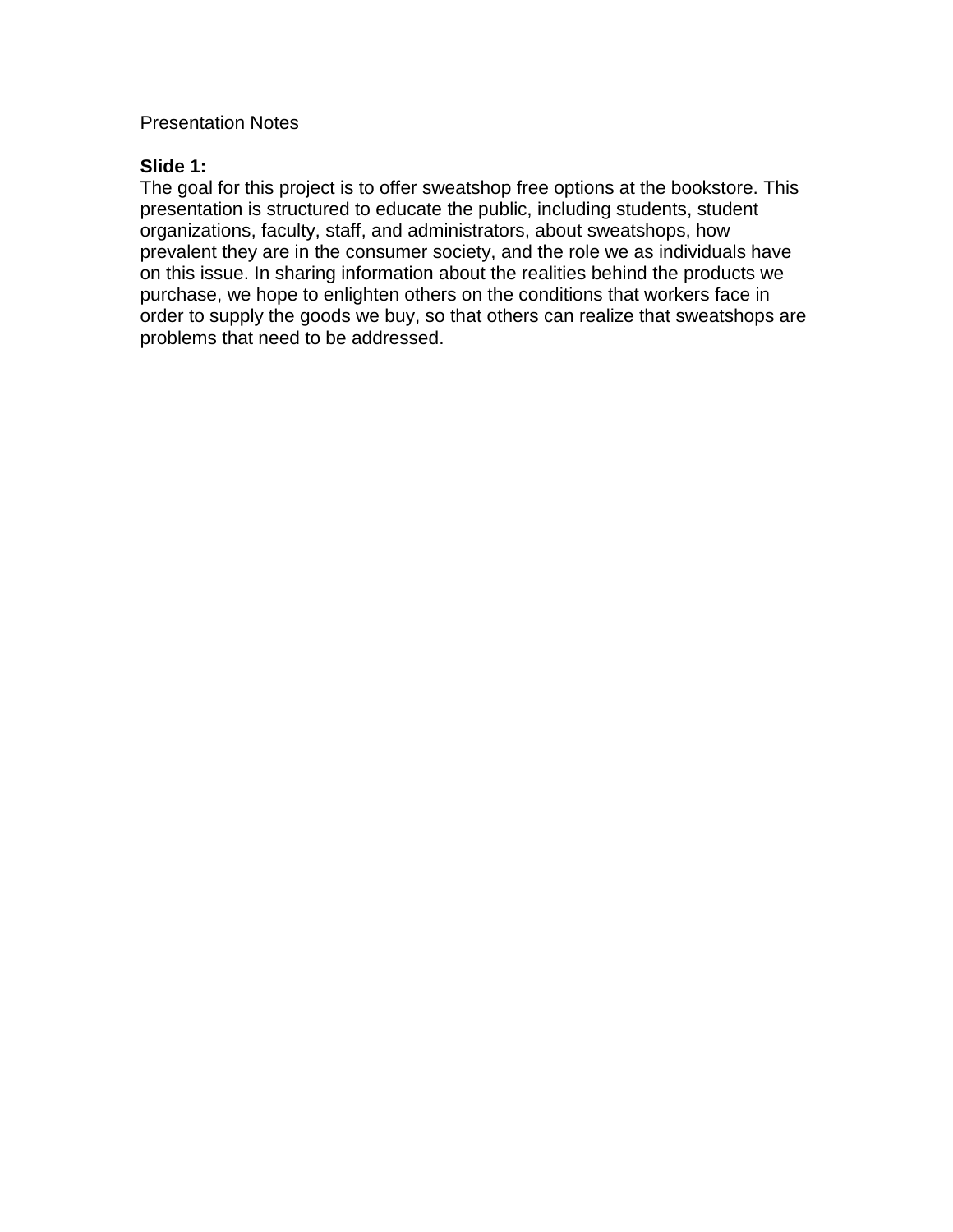## **Slide 2:**

The issue that we are talking about are sweatshops. This is a word that most being have heard of and is thrown around a good bit, but most people don't know the actual meaning, or what qualifies something to be a sweatshop.

According to the US Department of Labor, a sweatshop is "a factory that violates 2 or more labor laws." Labor laws are seen on a state and federal level, as well as internationally. Labor laws cover information such as how many hours individuals can work for in a week, how much they are paid by the hour (for minimum wage, as well as in an overtime situation). The Fair Labor Standards Act (FLSA) covers most of these issues. Another popular way that protects these issues is the Occupational Safety and Administration (OSHA), which enforces rules to ensure that people are protected while on the job.

Sweatshops violate many of the practices and laws created to make sure that workers are protected and able to have a decent standard of living from their job. For example, most sweatshops have terrible physical working conditions. This includes close quarters for workers to work in: there is not a lot of space for the workers to do the extremely detail-oriented work. The physical work they do, is usually very demanding and harmful to their joints, etc. The workplaces most times are not clean or kept up to code: there are infestations of insects, cockroaches, or rats, which demonstrates the filth that they must endure to work and be paid. Other conditions that workers endure in sweatshops are things like unfair wages for the amount of work that they do; this is especially true for international places, where the corporations can get away with not paying their workers sufficient wages. The way that they are treated are not positive too: workers are allowed minimal breaks, are overworked, underpaid, and most of them are underaged workers. These sweatshops also don't abide by basic fire and safety codes for the actual buildings where their workers work.

While the working conditions in themselves are negative, they also extend to conditions that workers face outside of the workplace. With minimal pay, workers are left to live off of the limited wages that they are given. The realities that these workers must endure affect every aspect of their life outside of their job. Due to their limited wages, there is less money to go around for food, for paying for their home and the utilities, for clothes, etc. and all of these aspects for not only themselves, but also for their family. Out of this lack of pay, an entire family is negatively affected.

At the surface, these sweatshops are an issue because human beings are forced to live in a way that is less than human. That is the most basic reason why we should be concerned. We have to realize that we as consumers play a role in this cycle, because we are part of the factor that make sweatshops a reality, which will be explained in the next few slides.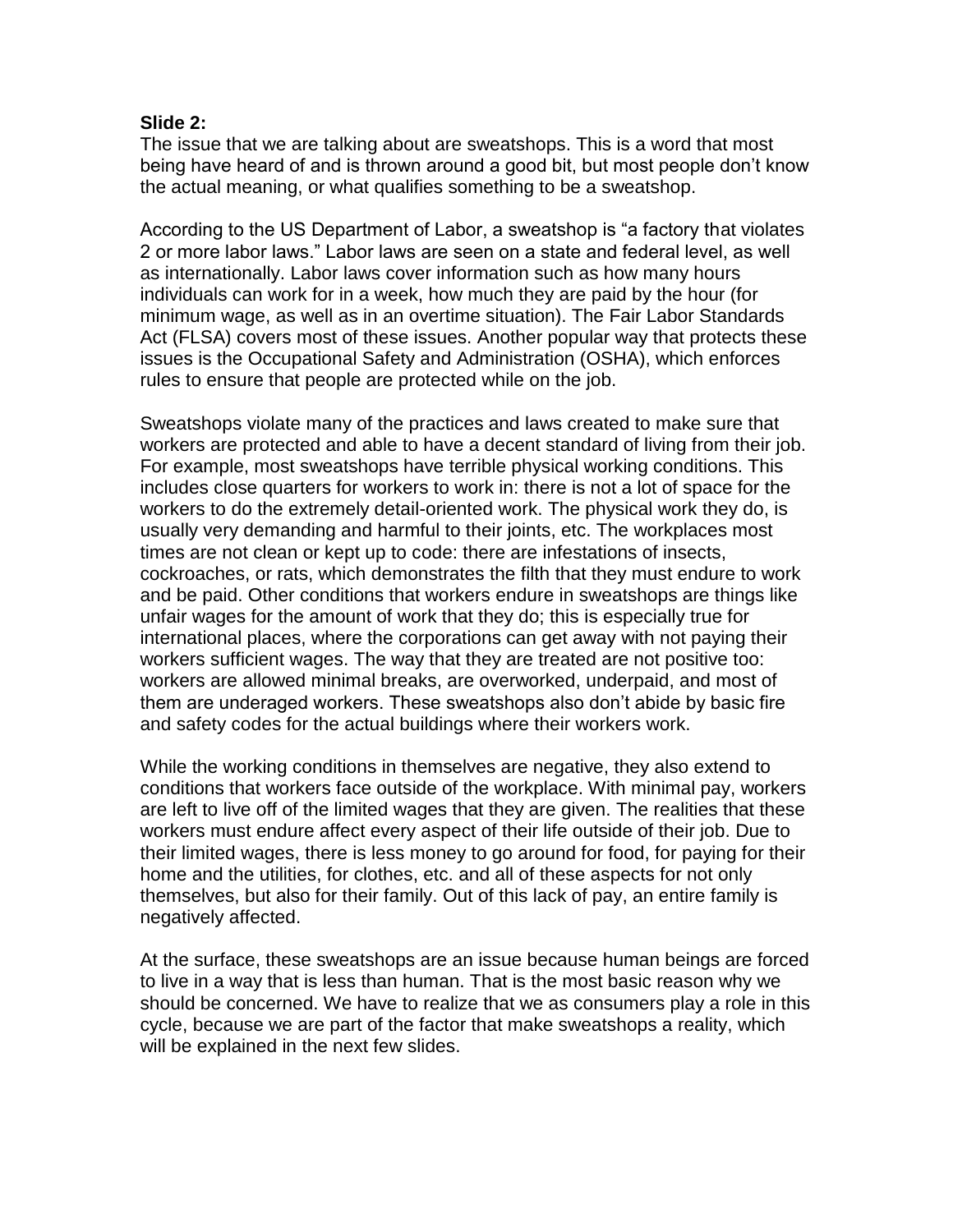## **Slide 3:**

Why is this something even worth talking about?

There are two basic answers to this question. One comes from the Universal Declaration for Human Rights, stating that "all men and women are created equal and born with inherent human dignity." This illustrates the humanistic approach to this situation. As human beings we have this awareness to knowing that we were created equal and having human dignity. As a school community, we represent and support all aspects of respect and community on our campus. Therefore we should be supporting the community at large, and all those who somehow play a role at Merrimack. By being a human being, we should work for the respect and fair treatment of all other human beings, because they were created equal.

Specifically why is it worth our time investigating at Merrimack in particular? One of the specific things about Merrimack that relates to this issue is the fact that is it a Catholic school. A part of the Catholic Social Teaching, the basis for Catholic thought, is the concept of human dignity. This idea that all people are created with human dignity stems from the ideas within the Bible, comes from Genesis 1:26, which explains that all are created in the Imago Dei, "wherein God created men in his own image." As a Catholic institution, it only makes sense that Merrimack should be acting on its founding values. This is a good rationale for the administration to support this project and be involved in bringing a sweatshop free option to the bookstore.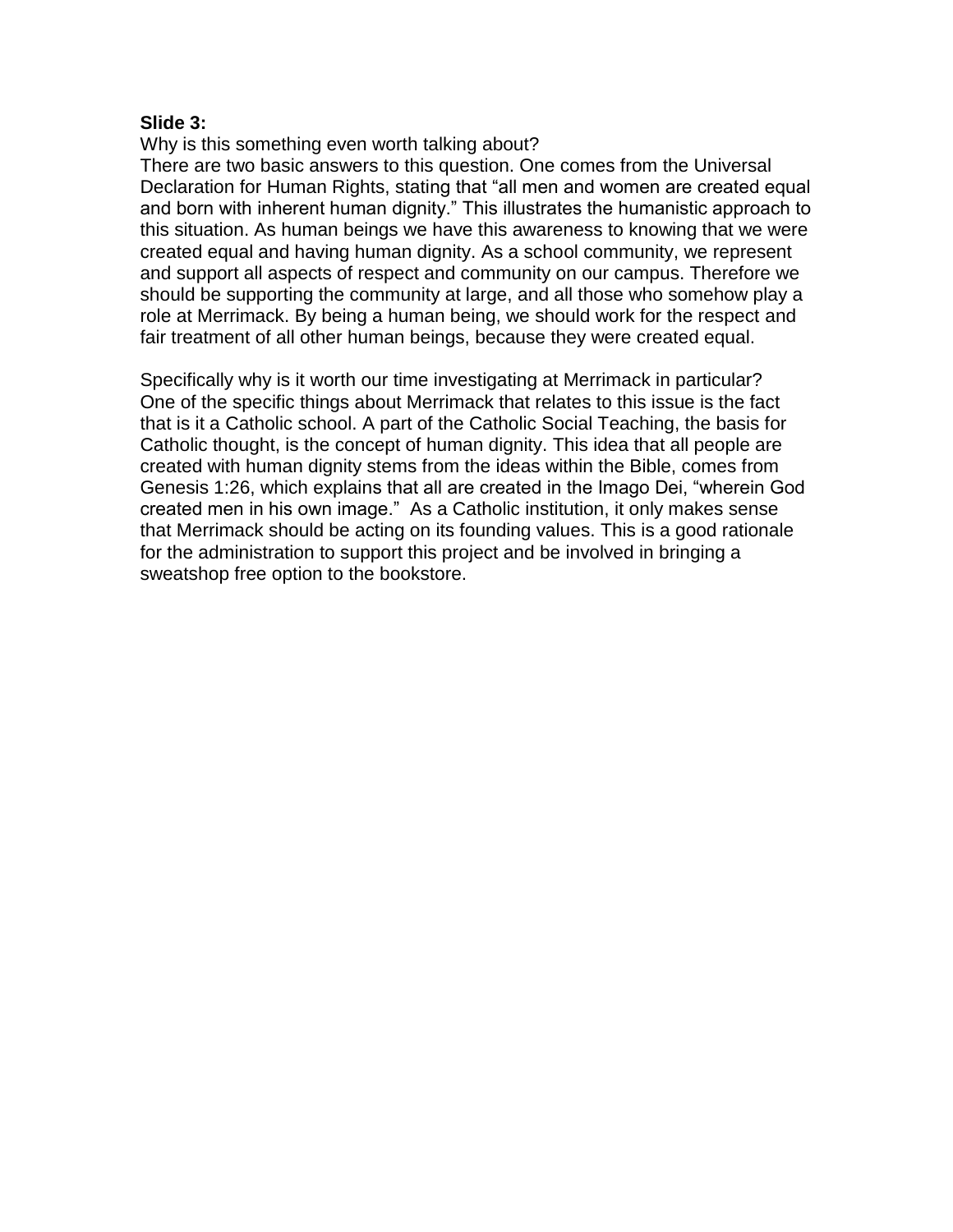## **Slide 4:**

It is easy to read about or hear about these stories and these conditions regarding sweatshops, and only identify it as a disconnected event that does not affect everyday consumers, including college students at Merrimack. In reality, however, we college students are some of the greatest population of consumers in society. As consumers, or people who buy things, we are one of the sources of this issue. Consumers provide the demand for specific products from companies. This puts pressure on companies to manufacture their products fast. Consumers also provide a demand for products at a more affordable cost to them. This puts pressure on companies to manufacture their products as inexpensively as possible. These pressures on companies are some of the motivating factor for companies to turn to such negative practices. Wanting to get the most profit as possible for their business, companies choose ulterior practices to complete the work that is needed to be completed while also saving them costs, so their profit are as lucrative as possible. It is then that businesses begin to outsource their labor to third world countries or to workers they know will work for little pay. Places like sweatshops are born from this need for cheap labor and exploitation of work in order to get that labor.

In that rationale, where we choose to spend our money directly plays a role on sweatshops and the companies that exploit others through them. Whenever a consumer chooses to spend their money, they are actively voicing a vote for what type of practices they think are acceptable. When you purchase a sneaker made from a company that uses sweatshops, you are firstly enabling that practice by giving them more money to continue their practice; secondly, you are sending a message to the company that you approve of the use of sweatshops.

So often when we shop, the only thing that a consumer sees is a brand name or a price tag. What is unseen are the implications that each item has. Behind the swoosh or the tag are realities that we don't want to accept or believe. There are individuals who work tirelessly, with little pay, few breaks, and little to no humanity, to provide us with luxuries. We don't see what we are really buying when we pay for things.

John Oliver Clip - start at 4:15pm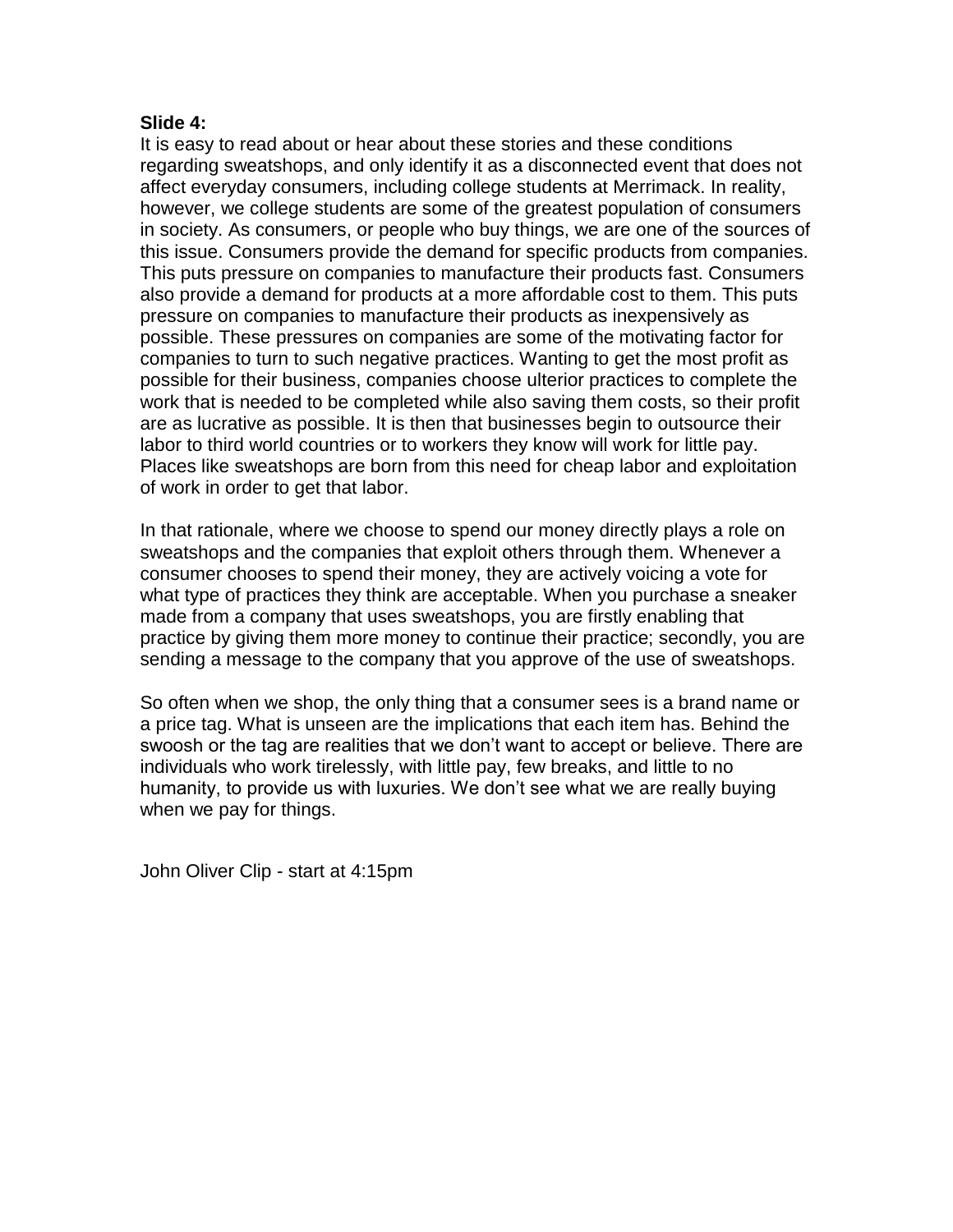## **Slide 5:**

"Never doubt that a small group of thoughtful, committed citizens can change the world; indeed, it's the only thing that ever has." - Margaret Mead

As the ones who purchase things and make the decisions of what to buy, consumers have the power in this scenario. You vote with your wallet; meaning that consumers have the power through their money and where they choose to give and spend their money. When the question of "what can we do" is asked, it is then important to know that there are many answers for it.

The first way we can respond is to educate ourselves and others. The "Better World Shopper" book ranks various companies and organizations that produce different things based on their company's connection to human rights, the environment, animal protection, community involvement, and social justice. By identifying what the company does and how it operates, consumers can be more aware of what and who they are supporting. In doing so, you also should tell others of what you learn, so that the consumers can be informed of what they are buying and where their money is going.

Another thing consumers can do is come together to enact change. This can look like a variety of things: from committing to not actively support companies that use sweatshops, to starting a club, to educating people, to taking steps to addressing this issue on your own campus! The organization United Students Against Sweatshops is a way for students to come together and organize to bring about a change on campus. By using this as a guideline and model for what they can do on their own campus.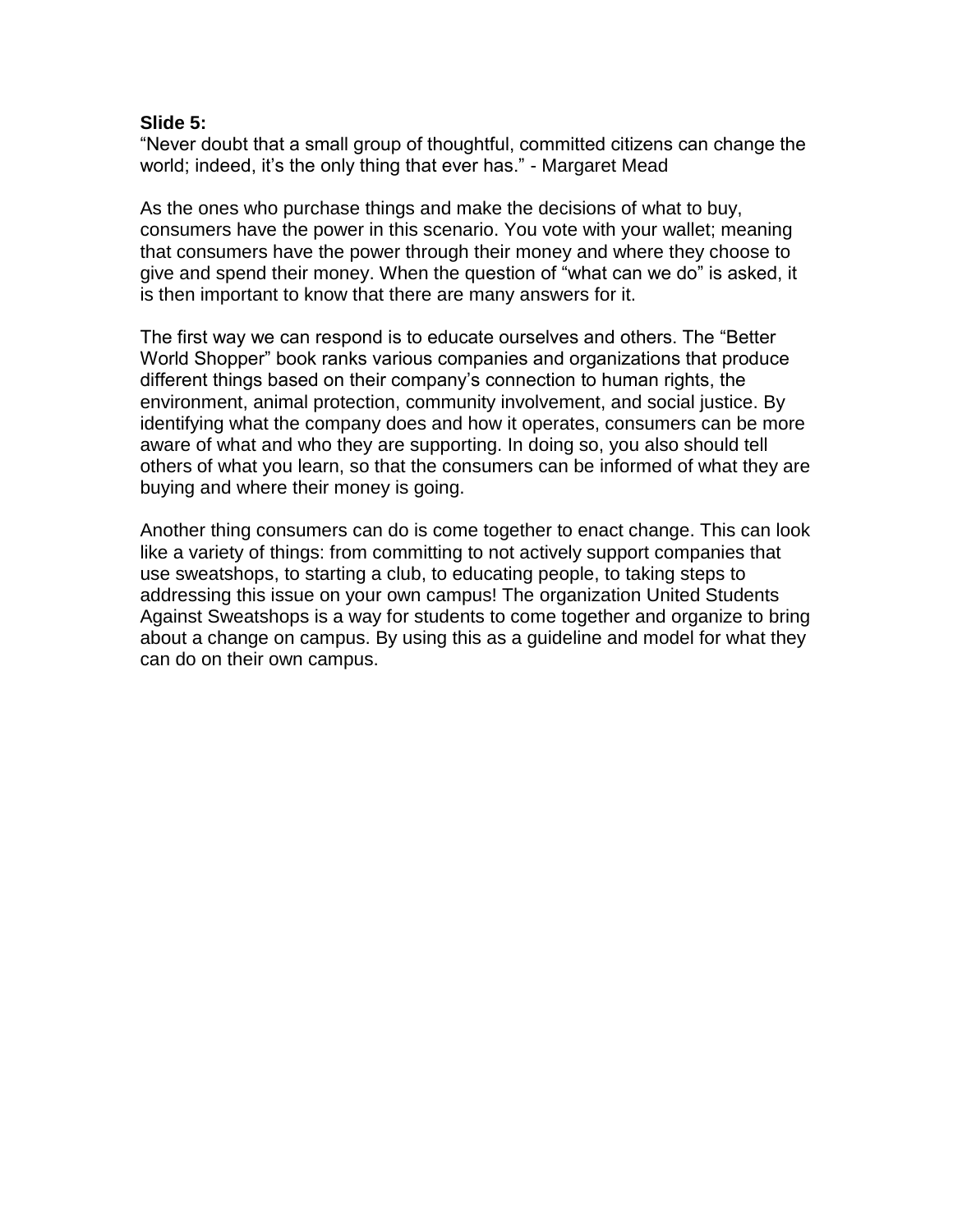Research & Annotated Bibliography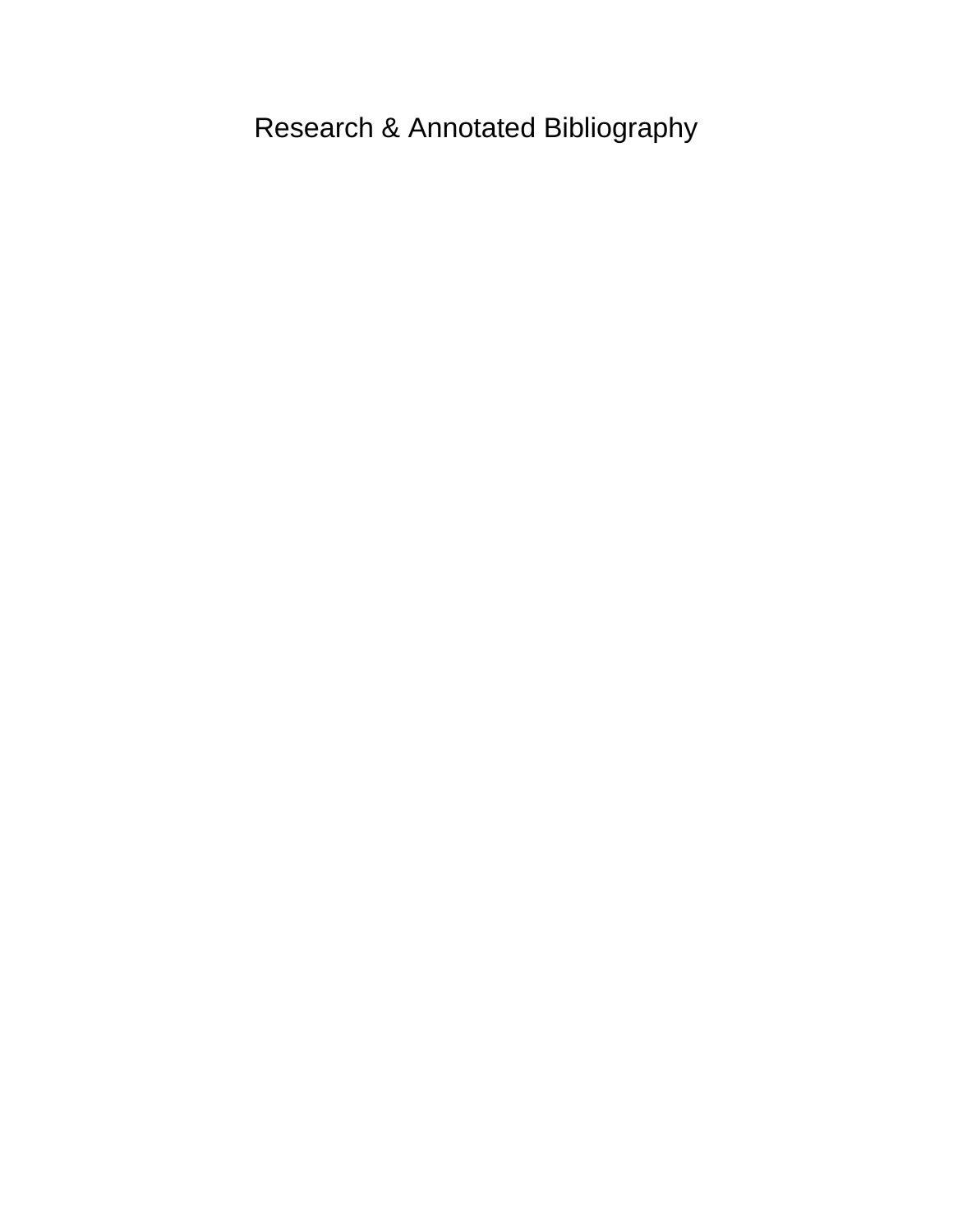#### Annotated Bibliography

#### **Associated Press (Producer). (1997). USA: President Clinton Announces Plan to Combat Sweatshops [Streaming video]. Retrieved from Associated Press Video Collection database.**

This is an announcement from President Bill Clinton on his plan to respond to the use of sweatshops and slave labor by companies and retail organization. His audience is the American people and the companies that already exploit their workers with such practices.

This video put together by the Associated Press shows President Clinton presenting his dedication of part of his administration to the examination and response to the use of sweatshops in retail stores that sell their products in the United States. This plan includes a "code of conduct" for the industry that focusing on an improvement of wages and working conditions. Developed with and involving multiple organizations, this also encourages the US to have a role watching the actions of these companies. President Clinton states with conviction this of workers in factories: "Their health and their safety - their ability to make a decent wage - their ability to bring children into this world and raise them with dignity and have their children see their parents working with dignity - that's an important part of the quality of our lives." This announcement is aimed toward the American people, to raise their awareness about this issue. To further this, the AP video includes images and clips of the type of work and the conditions that workers are exposed to when working in sweatshops.

This source will be helpful to the topic because it shows how higher administration and the government can be effective in organizing effective change for certain issues. This video can support that awareness needs to be raised by the public.

#### **Aulakh, Raveena. "My Life as a Sweatshop Worker." Daily Mail Reporter. October 12, 2013. <http://www.dailymail.co.uk/news/article-2456412/My-life-sweatshop-worker-Undercover-reportertells-crushing-work-terrible-pay-girl-boss-aged-just-NINE.html>**

Raveena Aulakh is a Canadian reporter who went undercover in a Bangladeshi sweatshop to report on the quality of work and life for those who work in these factories. Aulakh writes for the DailyMail.com, an online publication which reaches not only the British population but also others who have access to the internet.

The main point of this article exposes the harsh realities of working in a factory with sweatshop conditions. This article makes an emotional appeal to readers touching on the low wages, the long hours, and the young age of the average workers in the factory. The feeling of the author is one of outrage. Aulakh begins by addressing the physical qualities of the factories: "A quick tour of the building revealed no fire extinguishers, only one exit - the front door - and little more than a hole in the ground, down a rat-infested hall, for the toilet." While Aulakh was frustrated and outraged at these conditions, in speaking to workers and their families, and noted on the reality of some people needing that job: "In a country with widespread poverty however, such jobs are valued and Meem had ambitions to move up the factory chain to become a better-paid sewing operator." Another difficult reality that Aulakh acknowledged is that these jobs are important aspects of these individuals lives. "By all accounts, working women are changing their lives, their families' lives,' Ms Aulakh said. 'There is more food in homes, and cleaner clothes. There is electricity, even if it's one bulb, and there are toilets...But it has come at a price.'"

This article is significant to my topic because it gives background information to the conditions of sweatshops and the complexity to the issue – namely that it is not simply enough to end factory work, because there are many workers who need the paycheck, although they do not deserve the working conditions.

#### **Beaudoin, Tom.** *Consuming Faith.* **Thomas More Publication, Maryland. 2006.**

Tom Beaudoin is a professor of theology at Santa Clara University, who explores the topic of consumerism from an ethical perspective. The audience that Beaudoin's work is geared toward is primarily educating readers about the correlation between economics and religious beliefs, specifically those aligned in the Catholic faith.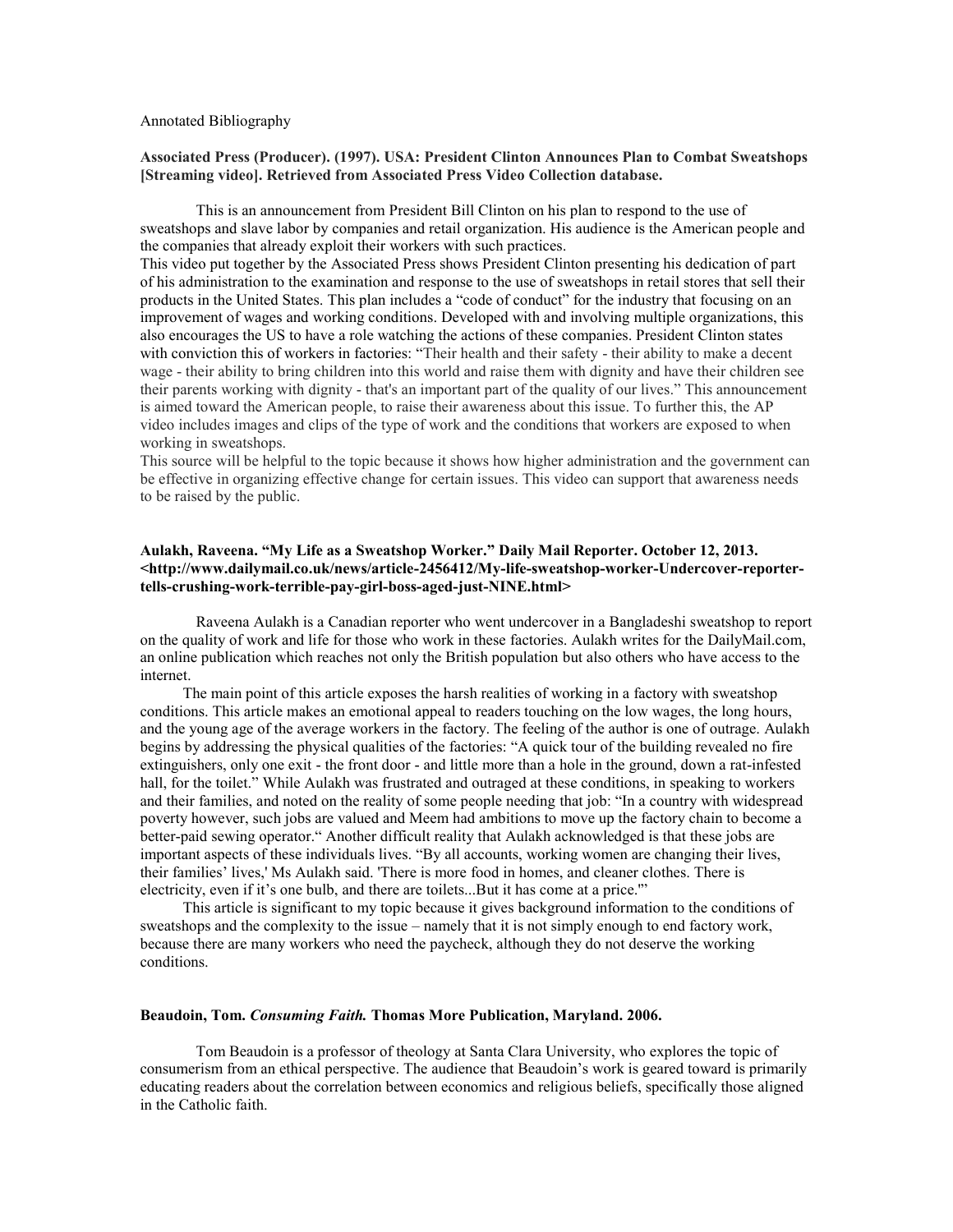Beaudoin first introduces the topic up for debate, trying to paint a full picture of responsible consumerism, highlighting who is involved or connected to this issue. After identifying the facts that are at play in this ethic situation, Beaudoin later expresses the active role that ordinary people have in this as consumers. Based on the cheap labor that is exploited in sweatshops, stores and organizations are able to benefit from lower prices to the public while still making a profit off the items. Beaudoin makes strong claims about the implications of consumer's actions on sweatshops, explicitly so when he writes "this has come to be one of the saddest commentaries on our society today – that the middle classes in order to get the cheapest goods possible, allow themselves to be beneficiaries of an economy in which the poor exploit the poor." Beaudoin also raises awareness to the differences between a living wage and a minimum wage, and relates this difference to the treatment of the workers exploited in sweatshops. As a researcher steeped in a study of ethics, Beaudoin makes an appeal to the reader that there is a Christian responsibility on the part of the consumer to be aware of this lack of human rights and human dignity in these types of working conditions, and to change their ways to respond in a way that their Christian identity would encourage.

This source is significant to my project because it uses Catholic Social Teaching concepts as a way to respond to the injustice present in the issue of sweatshops. While it definitely is biased from a religious viewpoint, it still produces the ideology that "all humans are created in the image of God, and are thereby deserving of basic human decency." This will be a useful source to be used to support fair trade from the Catholic perspective.

#### **Bose, Purnima. "From Agitation to Institutionalization: The Student Anti-Sweatshop Movement in the New Millennium."** *Indiana Journal Of Global Legal Studies* **15, no. 1 (Winter2008 2008): 213-240.**  *Academic Search Premier***, EBSCO***host* **(accessed March 10, 2016).**

The author, Purnima Bose, shows the development of student involvement in the anti-sweatshop movement on a college campus. This article was published in a Global Legal Studies journal, and it's audience it primarily a more scholarly, specific audience.

This article examines the way that students were engaged in having an active role in an antisweatshop movement on a college campus. Bose highlights Megan Hise who became interested because of the exposure and knowledge of sweatshops, and how that expanded to her interest in labor issues. In speaking about how Hise was engaged, she shares that "In some ways it is easier to agitate a person new to these issues by initiating the dialogue with the visceral reality of the iconic sweatshop: the heat, the fatigue, the toxic odors, the hunger, the humiliation. Starting from the vantage point where the conditions are so ugly that organizing a union can mean a life or death struggle, labor solidarity suddenly seems more urgent." This anecdotal explanation for involving students connects to the presence of different organization that established them on their college campus. Bose explains that the role of the student in the anti-sweatshop movement is very important and develops significantly, saying "against such figurations, student activists and their allies are part of a transnational private sector that is attempting to empower garment workers by formulating policies that address the nexus of international commerce and human rights." This introduction as students tends to lead into the further involvement of protecting and advocating for human rights.

This source will be helpful to this topic because it shows how students play a role in this social justice issue of sweatshops, and focusing on its role on a college campus, which is applicable to my project.

### **"Evaluations of H & M Compliance with Safety Action Plans for Strategic Suppliers in Bangladesh."** *Clean Clothes Campaign.* **United Students Against Sweatshops. 2015. Web. 24 February 2016.**

Researchers in the article who are a part of the Clean Clothes Campaign introduce the Accord on Fire and Building Safety in Bangladesh, a country known for having factories extremely unsafe for workers who have died due to the building fires. The article discloses reports from the inspectors of the Bangladesh Factories. H and M, a company with many companies in Bangladesh promised to correct the dangers in its factories. The article seeks to accurately determine if H and M lived up to that promise. The article zones in on the Rana Plaza building which collapsed in 2013, killing over one thousand garment workers and injuring two thousand more. Since this collapse, Western Companies formed the Accord agreement to have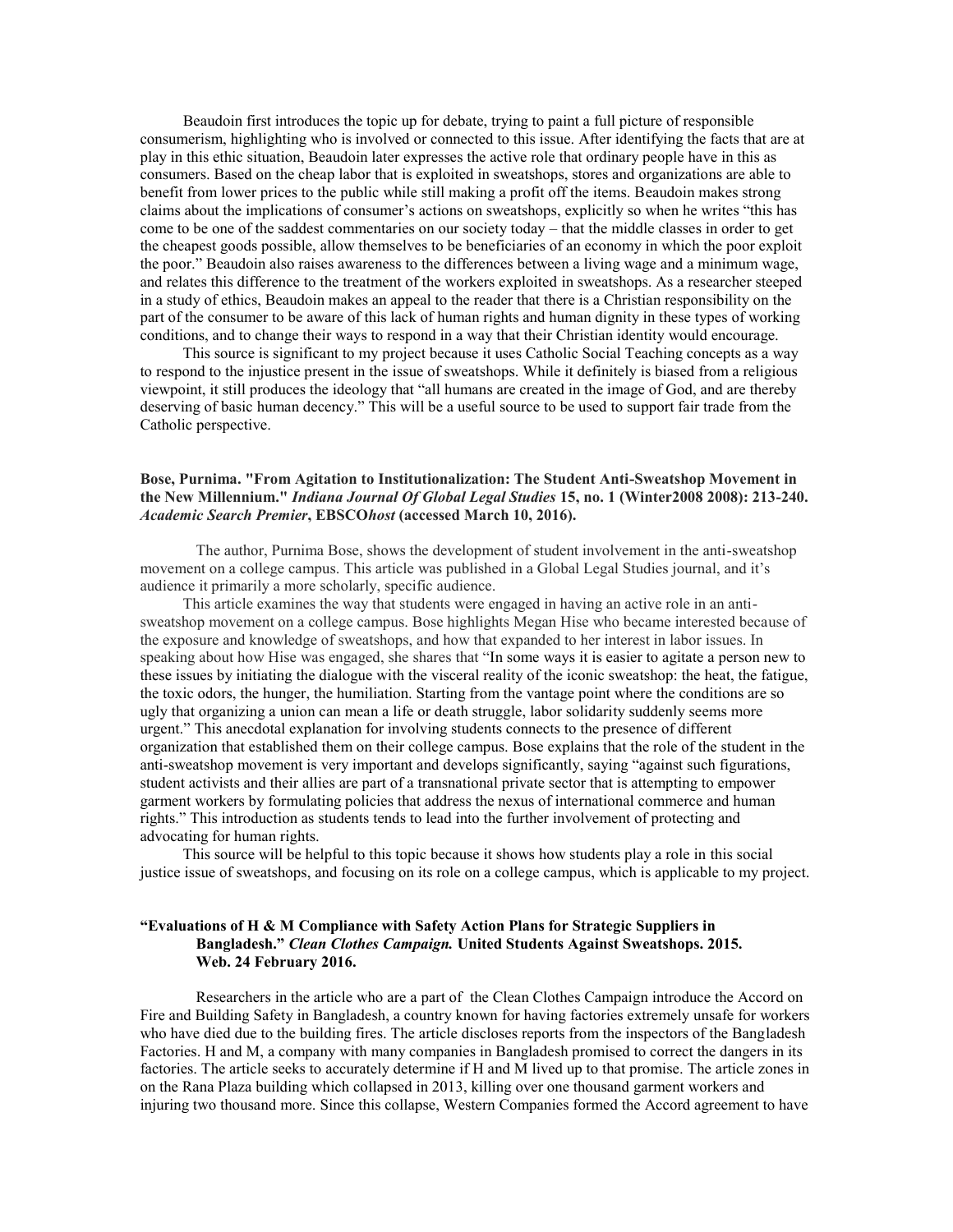factories undergo safety renovations and stop conducting business with factories that fail to make these renovations. The article answers the question as to how sweatshops arise by stating that pressure to have the lowest prices and to compete in the global market causes these horrific conditions and the ability for factories to not change the problem. The Accord, conducted fire, structural, and electrical safety inspections at H and M's Bangladesh factories. If a violation was found, the factory has a deadline to correct the violations. The transparency of the inspection also allows for the public to see the reality of the working conditions. The article lists its findings that H and M violates sixty-two safety violations in each of its factories which sums up to over one thousand. Safety fixes include fire-rated doors and enclosed staircases which are the number one tool to preventing workers deaths in factory fire or collapses. The article concludes that despite claiming that it would offer safer working conditions for its workers in Bangladesh, H and M failed to take the right steps to renovate its unsafe factory conditions.

The article is helpful because it makes the reader aware that although companies may publically assure the consumer that it is enacting change, in reality, this is not the case. The purpose of the article is to show that they sweatshop problem is still in effect today, despite the press releases and many organizations that have arised.

This will be helpful in my research because this is an article conducted in 2015. If people argue that the issue is in the past and not as bad as it has been, this is not the case. The issue still remains despite companies publically announcing that they care and will renovate their factories for worker safety. H and M is a popular company known for its cheap prices, but people need to realize, is it worth it?

#### **Garman, Jason. "Ethical consumerism and the power of having a choice/voice." TEDxTeAro. Aug 1, 2013. <https://www.youtube.com/watch?v=GAG-t-kXcqE>**

Jason Garman is a humanitarian from New Zealand who works with OxFam international. He has experience working with survivors of humanitarian emergencies, helping those get out of the cycle of poverty, and address the issue of fair trade.

The main point of this TedTalk by Garman is to highlight the role that we as individual people have on the outcome of certain ethical practices taken by companies. Garman begins his speech by expressing the idea that "you have a choice, and you have a voice." Garman drives home the idea of the power of our independent role in talking about the interdependency of people throughout the world. Using an example of the full production of a garden, Garman argues that while individuals can be dependent by growing their own crops to eat, there are many players who are necessary to make this happen. This includes the workers who melt the metal to make a spade, the harvester of the wooden handle, and the driver who delivers the tool to the store. Garman focuses on how if humans come together, they are a powerful force, even though our power might not measure up to a large company's monetarily.

This is significant to my topic because it speaks to the role of the individual on accomplishing a task. This can be applied to student pressure to encourage buying from an ethical company on campus.

#### **Gravitz, Alisa. "Sweatshops and Child Labor: Use Your Vice and Economic Choices for Change."** *Green America.* **Green America. 2004. Web. 4 April 2016.**

This article is from Co-Op America Business Network which is an organization that seeks to improve the working conditions, wages, and opportunities for workers in sweatshop factories and enact real reform from large corporations. The article outlines the issue of sweatshops and how people can end the issue. It recounts real-life stories from sweatshops workers such as Quang Thi Vo who worked as a seamstress in a factory located in the U.S. territory of Samoa. This form of modern slavery causes workers into submission by making threats and locking them inside until the work is completed. In addition, the article also lists victories that have occurred to ending sweatshops such as a New York law passed in 2003 that allowed public schools and colleges to ban the purchase of clothes from companies that owned sweatshops. The article also lists countries around the world, including the U.S., that contain sweatshops in order for consumers to avoid labels that are made in these countries. The article concludes with frequently asked questions as well as steps for individuals to end sweatshops; or example, people can pressure companies by contacting them through letter writing, finding alternatives such as fair trade products, and organizing collectively.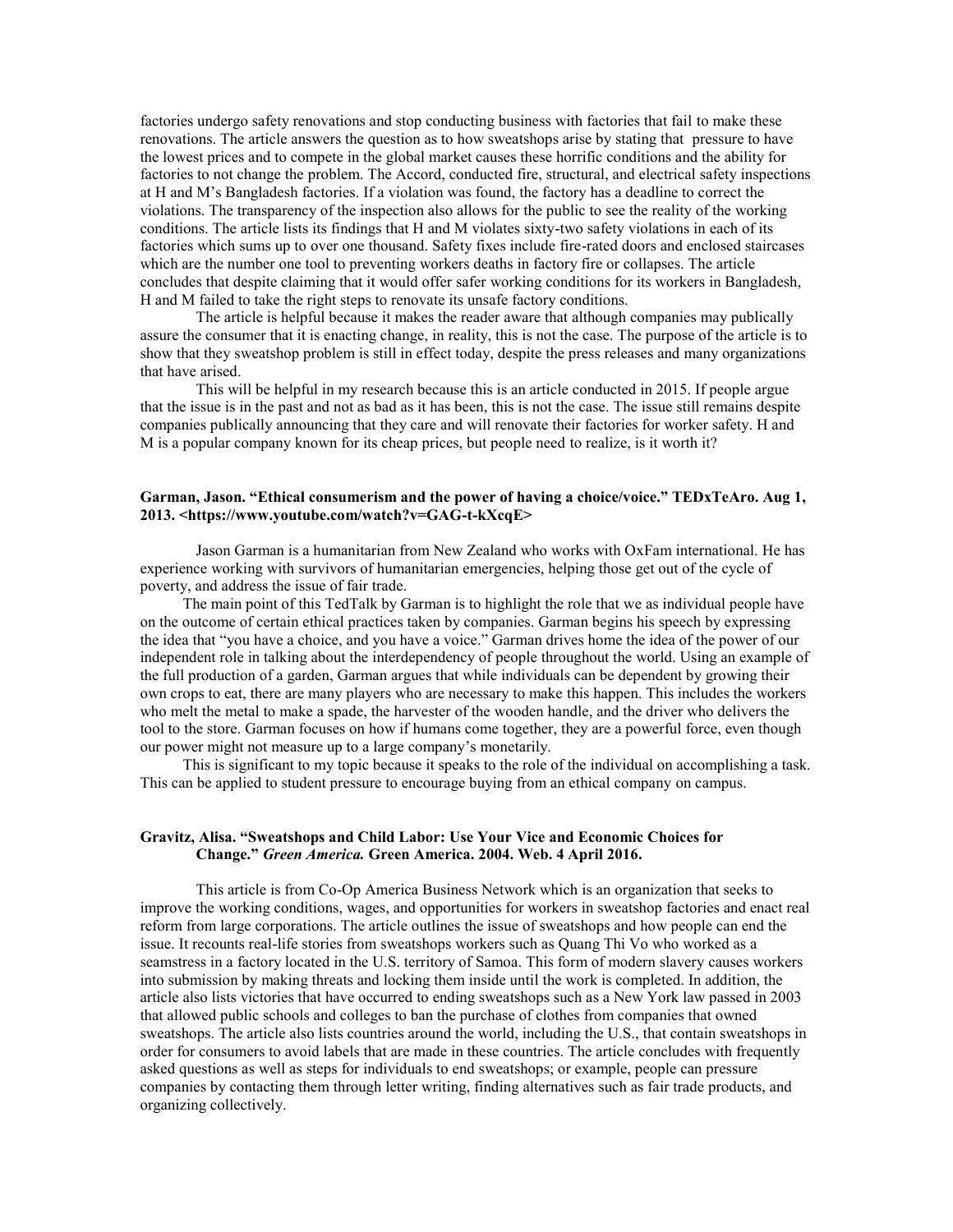The article acts more as a guidebook from the organization. The goal of the article is to persuade readers to adopt a sweatshop free mentality and become responsible consumers by providing the tools and information to do so. It gives first-hand accounts from sweatshop workers as well as success stories of organizations that have gone sweatshops free.

The source is useful in my research as it provides in detail foundational information on sweatshops and how they arise. It addresses the problems and demonstrates solutions for the reader. I can use this article as it goes into the solution: fair trade clothing companies as an alternative to sweatshops companies/ manufacturers.

#### **Keady Jim.** *Behind the Swoosh.* **Doctumentary. Educating for Justice. Rainlake Film, 2011. DVD/Youtube. <https://www.youtube.com/watch?v=M5uYCWVfuPQ>**

Jim Keady was a collegiate athlete at St. John's, when he found out about the working conditions of those who make the clothes the athletics department used, Keady acted out in protest against the unethical business decision. Using his well-known status as an athlete and prominent figure on campus, Keady is speaking to the public, not only other students but also consumers in general, to raise awareness on the issue.

As a way to learn more and educate others about this, Keady travels to Indonesia to understand what it is like to live on the budget of a Nike worker. Keady and his colleague Leslie Kretzu, who is also the codirector and founder of Educating for Justice, alongside Keady, fully committed themselves to being learn the labor practices put in place in these types of factories. Keady and Kretzu lived for a month the life that a factory employee would lead: on a wage of \$1.25 a day, in a slum house, getting to know the workers. After experiencing the serious realities of life on a budget of 7,000 rupees (after payments are deducted), Keady and Kretzu began to feel physically and mentally the toll that this lifestyle has on the human body. Keady expressed "there is no way to live on \$1.25 a day and keep your human dignity." This documentary also showed the politic corruption present in this issue, through meeting with individuals who had been targeted and imprisoned for trying to fight for worker's rights and unionization.

This source will support this topic by demonstrating the realities of this issue and showing the accessibility and possibility of providing this information to students. Keady ends this documentary by saying "we should care for these people because they are human beings," simply alluding to the ideas expressed in Catholic Social Teaching and the premise of human dignity.

#### **Kristof, Nicholas. "Where Sweatshops Are a Dream." New York Times. January 15, 2009. <http://www.nytimes.com/2009/01/15/opinion/15kristof.html?\_r=0>**

Nicholas Kristoff is an op-ed columnist for the New York Times, focusing primarily on human rights, women's issues, and global affairs. His articles are organized to shed light on the side of topics that are often overlooked or not considered as seriously.

This article published in the New York Times sends a provocative message about the side of sweatshops that the consumer never sees. Kristoff shares in-person interviews with those directly affected by sweatshop employment, and presents the straightforward reaction that workers have toward sweatshop labor. While Americans think of it as exploitation, Kristoff shares some "don't think they exploit enough." Kristoff references individuals who "would love to get a job in a factory…at least that work is in the shade." The blunt reality, and lesser of two evils, has a different role than it is perceived. Kristoff implies that sweatshops are not entirely terrible: in that it has increased the standard of living, and it speaks to a social justice response to this problem, by suggesting that "the best way to help people in the poorest countries isn't to campaign against sweatshops but to promote manufacturing there."

This source, although it shows the further complicated nature of this topic, will help to provide a much fuller vision of the problem regarding sweatshops and the need for responsible consumerism. Kristoff shares a more controversial part of this issue, but one that can help narrow how to respond to it more effectively.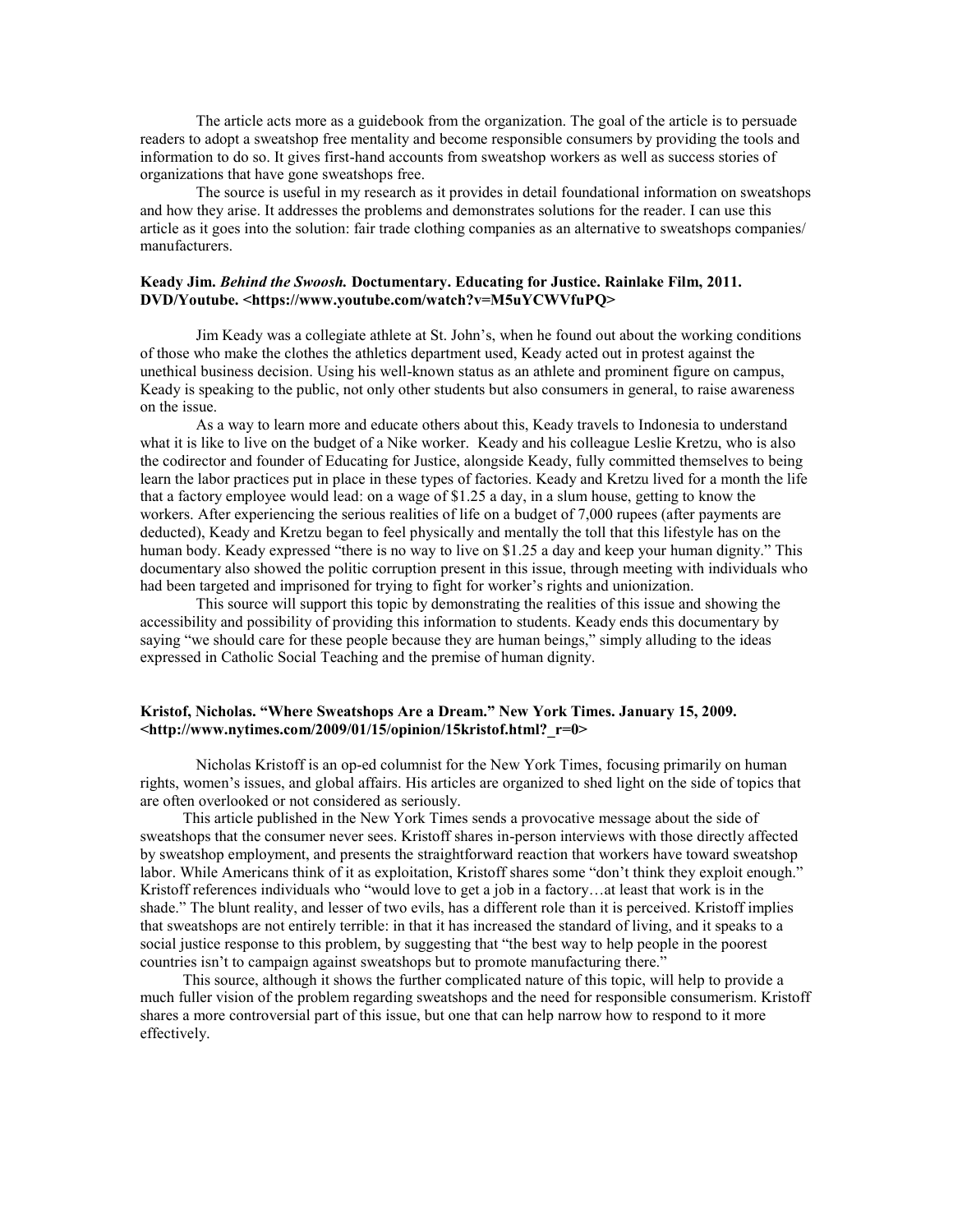### **Meyers, C. D. "Moral Duty, Individual Responsibility, and Sweatshop Exploitation."** *Journal Of Social Philosophy* **38, no. 4 (Winter2007 2007): 620-626.** *Academic Search Premier***, EBSCO***host* **(accessed March 10, 2016).**

C.D. Meyers writes about the exploitation of sweatshops, as well as the responsibility that consumers have with relation to this issue. This was published in a Social Philosophy Journal, and the author is affiliated with the University of Southern Mississippi. The audience is generally a highly educated group with an interest in this topic.

This article tackles the tension between those involved in the anti-sweatshop movement and those who actually defend sweatshops. By focusing on a movement that is connected to this social justice issue, social movements are one of the main pieces of this article. Meyers examines why the anti-sweatshop movement has gain such support over the year, citing primarily that the precipitant is how this issue contests with individual's moral leanings. Meyers expresses "though many opponents of sweatshops do not explicitly appeal to contemporary philosophical ethics, these theories are popular in part because, and insofar as, they justify our commonsense moral intuitions." These "moral intuitions" are a driving force behind people's decisions to get involved in this movement. But even with this large group that disagrees with sweatshops, there are still some who have drawn conclusions that the use of sweatshops is not infringing on moral rights. Meyers explains this side of the argument through this example: "Similarly, though the sweatshop pay is unfair, the workers rationally consent to such unfairness without any coercion (direct or indirect) and are not made any worse off from being offered the job. On the minimalist view, if no one's rights are violated then no wrong is committed." This article includes the full picture of the struggle and contention of sweatshops, an issue that has evoked both positive and negative response from the public, both with different reasons of support.

This article is significant to my topic because it shows that there are two sides to this issue. So often people just look at the conditions and say that sweatshops are intrinsically evil, but Meyers shows there is another perspective to see it from which makes this issue all the more complicated.

### **"Mission, Vision, and Organizing Philosophy."***USAS.* **United Students Against Sweatshops. N.d. Web. 25 March 2016.**

This article, taken from the United Students Against Sweatshops website, outlines the organization's mission and vision as well as details their organizing philosophy. USAS is a grassroots organization mostly run by students. The article uses "sweatshop," as an umbrella term that takes into account all of the struggles individuals face due to the global economic system caused by sweatshops. Ideally, USAS envisions a world free from oppression where humans are respected for their inherent dignity. Furthermore, the organization has five pillars under their organizing philosophy: solidarity, collective liberation, grassroots democracy, diversity of tactics, and pluralism. Under the solidarity pillar, USAS explains that they believe all human beings are connected and need to form a collective power to work together to create a just world. The organization explains that having students as the real proponents of change will shift the labor movement. USAS states that students are marginalized in their schools because they do not make decisions that affect the larger campus community. To achieve change through better working conditions as part of the global justice movement, USAS practices nonviolence and civil disobedience.

Although the article is biased, in that it comes from a specific side of the sweatshop argument, this is a credible organization that has helped colleges and youth groups across the United States in the fight against sweatshops. Its goal as an organization is to empower students and provide the necessary tools and philosophy to create change.

This article is helpful in my quest to offer sweatshop free clothing to Merrimack College because it outlines clearly the mentality that has helped other schools to enact change, and I can adopt these philosophies. These tools are useful when approaching students to care for the movement as well as faculty and decision-makers at the college. The research also provides a foundational belief that connects directly to the Catholic Social Teaching philosophy such as the idea of solidarity among individuals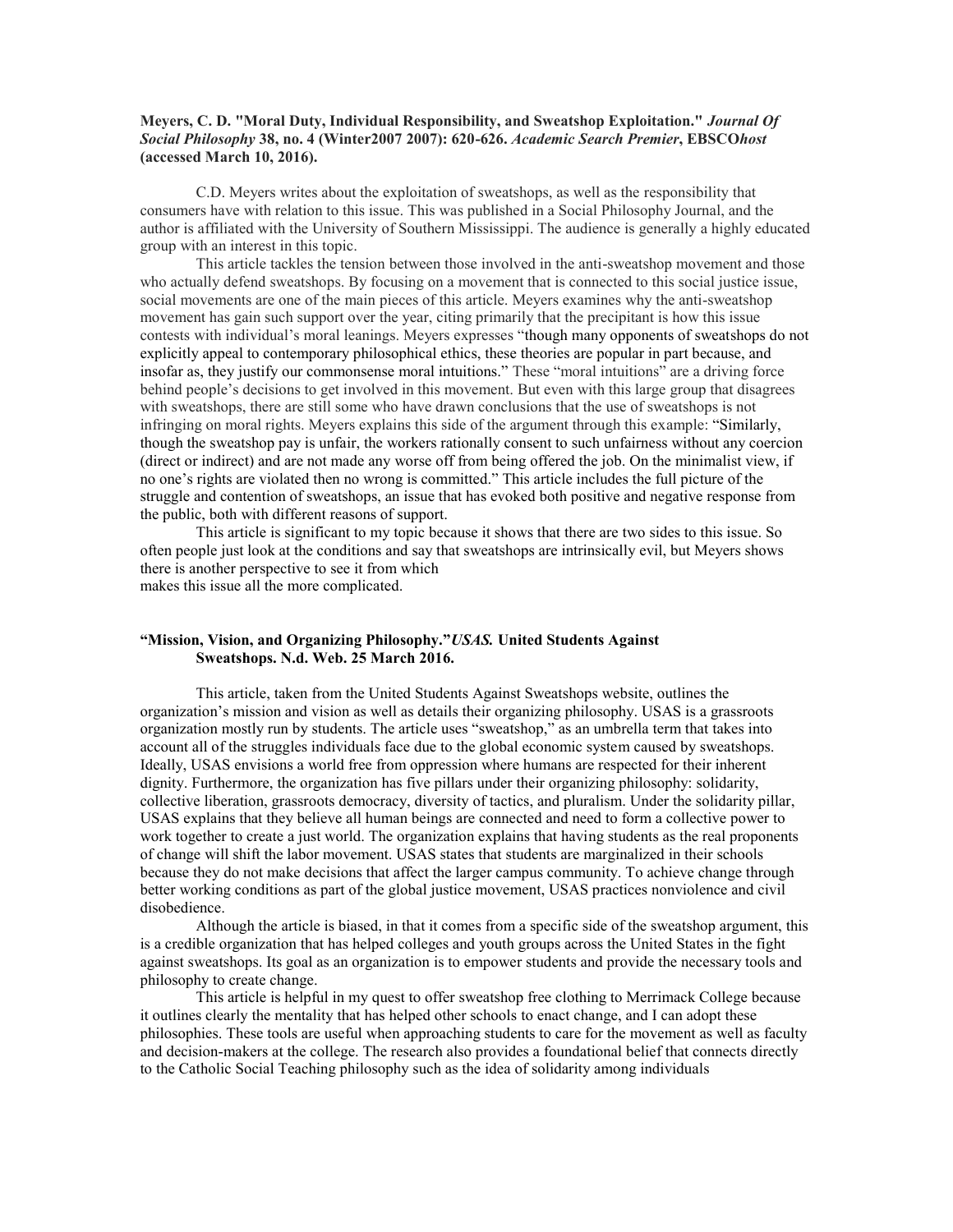#### **Moran, Lee. "British shoppers find 'call for help' messages from sweatshop workers in clothing"**  New York Daily News. June 26, 2014 <http://www.nydailynews.com/life-style/shoppers-find-notes**sweatshop-workers-clothes-article-1.1844730>**

Lee Moran writes for the New York Daily News, which has an online website as a way to disseminate articles to a greater audience. This article is an op-ed piece sharing information about a particular topic.

This article centers on a theme of findings by shoppers at retailers in the UK. Several customers found shocking notes and other identifying information stuffed in different pieces of clothing at a large retail store. These letters expose the conditions that workers must endure, as well as evoke outside help and assistance from consumers for the quality of life workers are facing. This article also collects reactions from customers who found these notes and who were directly exposed to them. Responses include sentiments such as this: "To be honest I've never really thought much about how the clothes are made. But this really made me think about how we get our cheap fashion." By interviewing consumers, this shows the reaction that consumers have to learning about these issues. It shows that there is a decision that has to be made in considering which is more important to a consumer: a person's standard of living and work, or a price tag.

This article will be helpful for this topic because it shows the humanity that is evoked when consumers learn about the realities of where their clothes are made.

#### **Oliver, John.** *Fashion***. Last Week Tonight with John Oliver. Clip. April 26, 2015. HBO, <https://www.youtube.com/watch?v=VdLf4fihP78>**

John Oliver was the host of the late night talk show and news satire called "Last Week Tonight with John Oliver" on HBO. This show reaches millions of viewers on television, as well as online through popular brief YouTube clips.

In this clip, labeled "Fashion," John Oliver addresses the growing fashion industry and the role that consumers have in this situation. Oliver speaks to the new low prices correlated to the production of those same items from major brands and companies. In doing so, Oliver highlights the controversy within the GAP and its ongoing struggle with workers' rights over the past 20 years. First beginning with the constant improvement plans developed by these corporations like the implementation of an "independent monitoring program" or "age verification requirements." Oliver supports this point by repeatedly expressing the problems that arise out of these companies, to not avail or improvement. Frustrated by this, he refers to it as "a pattern of reckless behavior that has to be addressed." In speaking out about this in a public and highly viewed way, Oliver implores his viewers to be educated on this issue and to act upon what they're learning because "this is going to keep happening for as long as we let it." This clip also shows the politics behind this issue and how it is centered around cost and profit more than anything else, because the money situation is dictating how companies treat individuals for their own interest.

This clip will be helpful to this topic by presenting this material in a lighthearted way, which also speaks directly to the public by educating them on what the true cost of the price of clothing is.

### **"Sweatshops: Economic Action to End Sweatshop and Forced Child Labor."** *Green America.* **Green America. 2014. Web. 5 February 2016.**

Green America is a foundation that looks to create a "green economy for people and the planet." In its push to do so, it highlights the dilemmas of sweatshops. This question and answer article about global sweatshops helps the reader to understand the basics of sweatshops and addresses common questions regarding them. According to the article, sweatshops are defined as violating "two or more labor laws"; additionally, a factory is considered a sweatshop due to poor wages, unsafe working conditions, and the inability for workers to unionize. The article asserts that the reason why sweatshops arise are that manufacturers shift locations that allow for cheaper labor and fewer regulations in factories. The article answers the question of the inevitability of sweatshops saying that they are not inevitable as consumers may be attracted to the low costs of products, but if he/she knows it was made in a sweatshops, he/she is less likely to purchase it. The article argues that US consumers would be willing to pay more money if they knew the product was not produced in a sweatshop. Some may question that sweatshop labor is better than no job for these workers; however, the article says that workers are trapped in a cycle of exploitation where